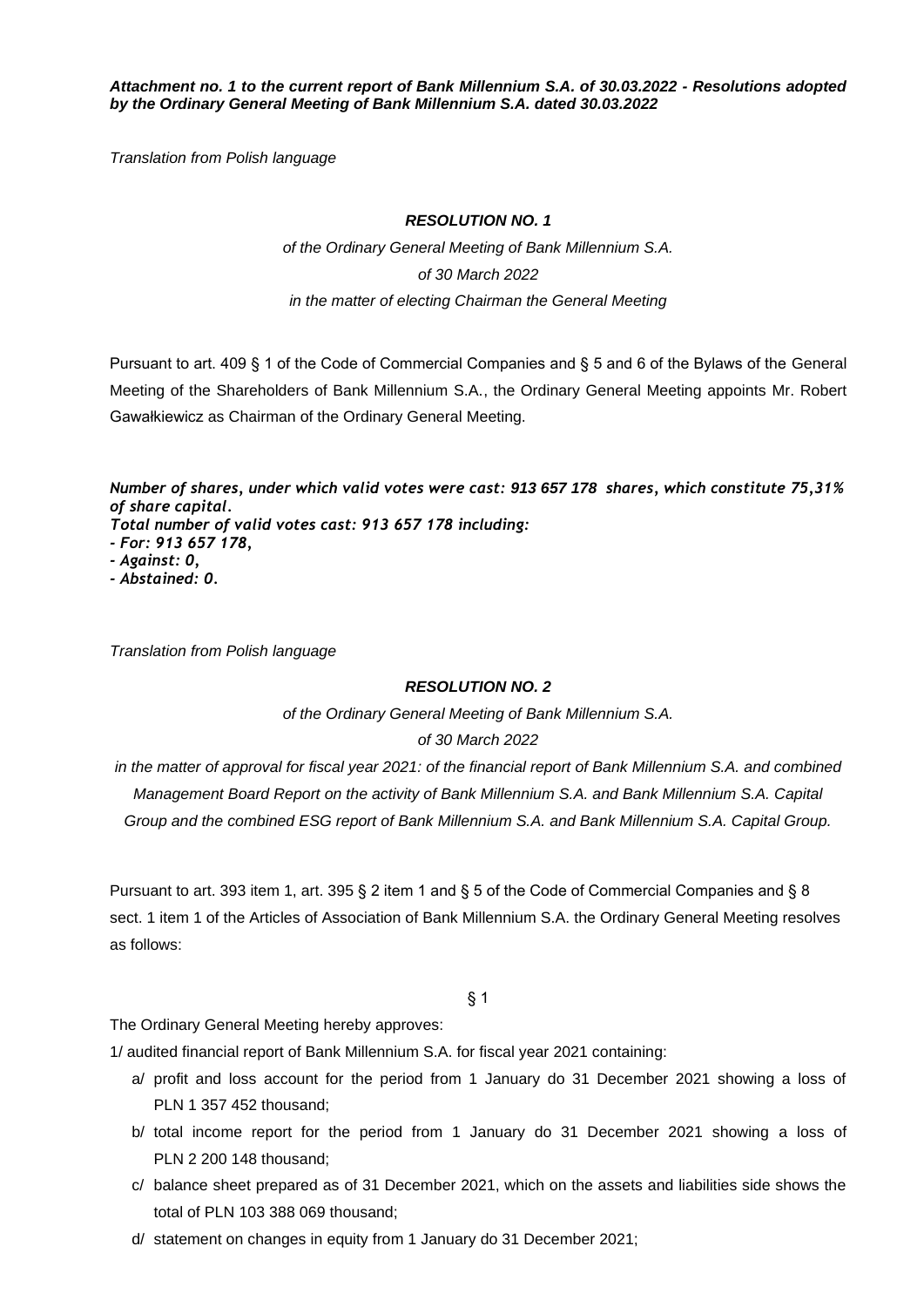- e/ cash flow account for the period from 1 January do 31 December 2021 showing an increase of net cash flow by the sum of PLN 1 785 810 thousand;
- f/ accounting policies and notes for the financial report;
- 2) combined Management Board report on the activity of Bank Millennium S.A. and Bank Millennium S.A. Capital Group for fiscal year 2021;
- 3) combined ESG Report of Bank Millennium S.A. and Bank Millennium S.A. Capital Group on fiscal year 2021.

§ 2

The Resolution shall come into force as of the day of its adoption.

*Number of shares, under which valid votes were cast: 913 657 181 shares, which constitute 75,31% of share capital.*

*Total number of valid votes cast: 913 657 181 including:*

*- For: 912 628 576,*

*- Against: 0,*

*- Abstained: 1 028 605.*

*Translation from Polish language*

# *RESOLUTION NO. 3*

*of the Ordinary General Meeting of Bank Millennium S.A.* 

# *of 30 March 2022*

# *in the matter of approving the financial report of the Bank Millennium S.A. Capital Group*

*for fiscal year 2021.*

Pursuant to art. 395 § 5 Code of Commercial Companies, the Ordinary General Meeting resolves as follows:

# § 1

The Ordinary General Meeting of Shareholders hereby approves the audited consolidated financial report of the Bank Millennium S.A. Capital Group for fiscal year 2021 containing:

- a/ consolidated profit and loss account for the period from 1 January do 31 December 2021 showing a loss of PLN 1 331 866 thousand;
- b/ consolidated total income report for the period from 1 January do 31 December 2021 showing a loss of PLN 2 390 356 thousand;
- c/ consolidated balance sheet prepared as of 31 December 2021, which on the assets and liabilities side shows the total of PLN 103 913 908 thousand;
- d/ statement on changes in consolidated equity from 1 January to 31 December 2021;
- e/ consolidated cash flow account for the period from 1 January do 31 December 2021 showing an increase of net cash flow by the sum of PLN 1 785 810 thousand;

f/ accounting policies and notes for the consolidated financial report.

§ 2

The Resolution shall come into force as of the day of its adoption.

# *Number of shares, under which valid votes were cast: 913 657 181 shares, which constitute 75,31% of share capital.*

*Total number of valid votes cast: 913 657 181 including:*

*- For: 912 628 576,*

*- Against: 0,*

*- Abstained: 1 028 605.*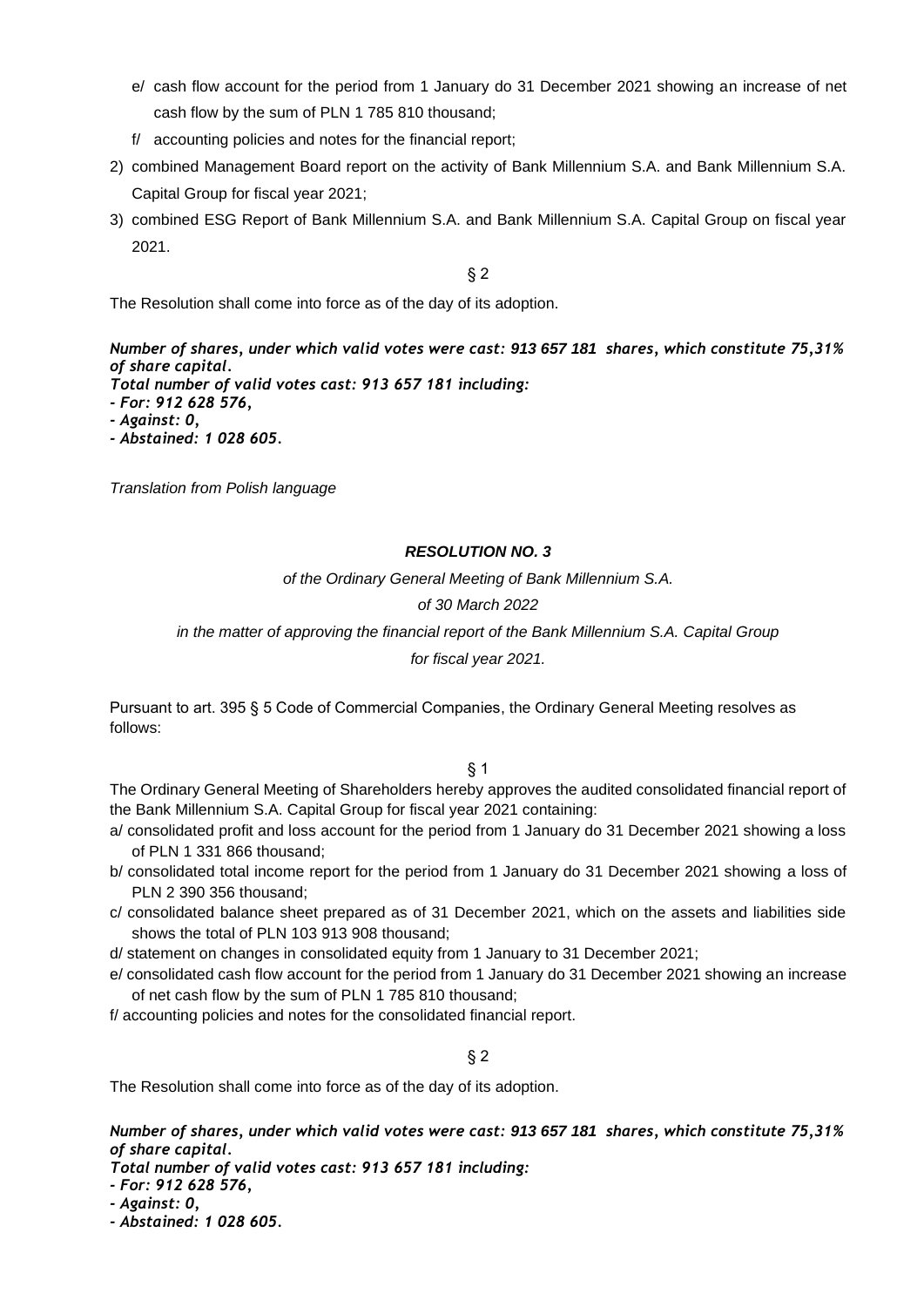*of the Ordinary General Meeting of Bank Millennium SA*

## *of 30 March 2022*

*in the matter of approving the report on the activity of the Supervisory Board in 2021 and performing the assessment of the remuneration policy at Bank Millennium S.A.*

Pursuant to art. 382 § 3 of the Code of Commercial Companies and § 9 and § 17 sect. 3 of the Bank's Articles of Association, as well as in connection with the requirements resulting from "Principles of the Corporate Governance for Supervised Institutions", adopted by the Polish Financial Supervision Authority on 22.07.2014 ("Principles") and Best Practice of Companies Listed on the WSE 2021, the Ordinary General Meeting of Shareholders resolves as follows:

§ 1

The Ordinary General Meeting:

- I. approves the report on the activity of the Supervisory Board of Bank Millennium S.A. ("Board") in 2021 covering:
- 1. A summary of the 2021 activity of the Board and its committees: Audit Committee, Personnel Committee, Strategic Committee and Committee for Risk Matters, in accordance with principle 2.11.2 of "Best Practice of Companies Listed on the WSE 2021" ("Best Practice") adopted on 29 March 2021 by the Board of the Stock Exchange in Warsaw ("WSE"), as well as the Board's motion for the General Meeting to grant discharge to the Members of the Bank's bodies in regard of the performance of their duties in fiscal year 2021,
- 2. Information on the composition of the Board and its committees (principle 2.11.1. of Best Practice),
- 3. Report on the assessment of the functioning of the remuneration policy in Bank Millennium S.A., in accordance with § 28 item 3 of the Principles,
- 4. Assessment of the application of (i) the Principles (pursuant to § 27 of the Principles) and (ii) corporate governance principles and the manner of fulfilling the disclosure requirements relating to their application specified in the WSE Bylaws and provisions relating to current and periodical information transferred by issuers of securities along with information on the steps taken by the Board for their assessment (principle 2.11.4. of Best Practice),
- 5. Assessment of the reasonability of expenses incurred by the Bank and the Bank Group to support culture, sports, charitable institutions, the media, social organisations, trade unions and similar objectives (principle 2.11.5. of Best Practice),
- 6. Information about the extent of diversity policy implementation with respect to the Management Board and the Supervisory Board (Principle 2.11.6. of Best Practice),
- 7. Report on the assessment of the combined Management Board report on the activity of Bank Millennium S.A. and Bank Millennium S.A. Capital Group, combined ESG report of Bank Millennium S.A. and Bank Millennium S.A. Capital Group and financial reports of Bank Millennium S.A. and Bank Millennium S.A. Capital Group for fiscal year 2021,
- 8. Report on the assessment of the Management Board motion on the coverage of loss for fiscal year 2021, in accordance with art. 382 § 3 of the Code of Commercial Companies,
- 9. The assessment of the Bank's situation on a consolidated basis taking into account internal control systems, risk management, compliance and internal audit function, including the annual assessment of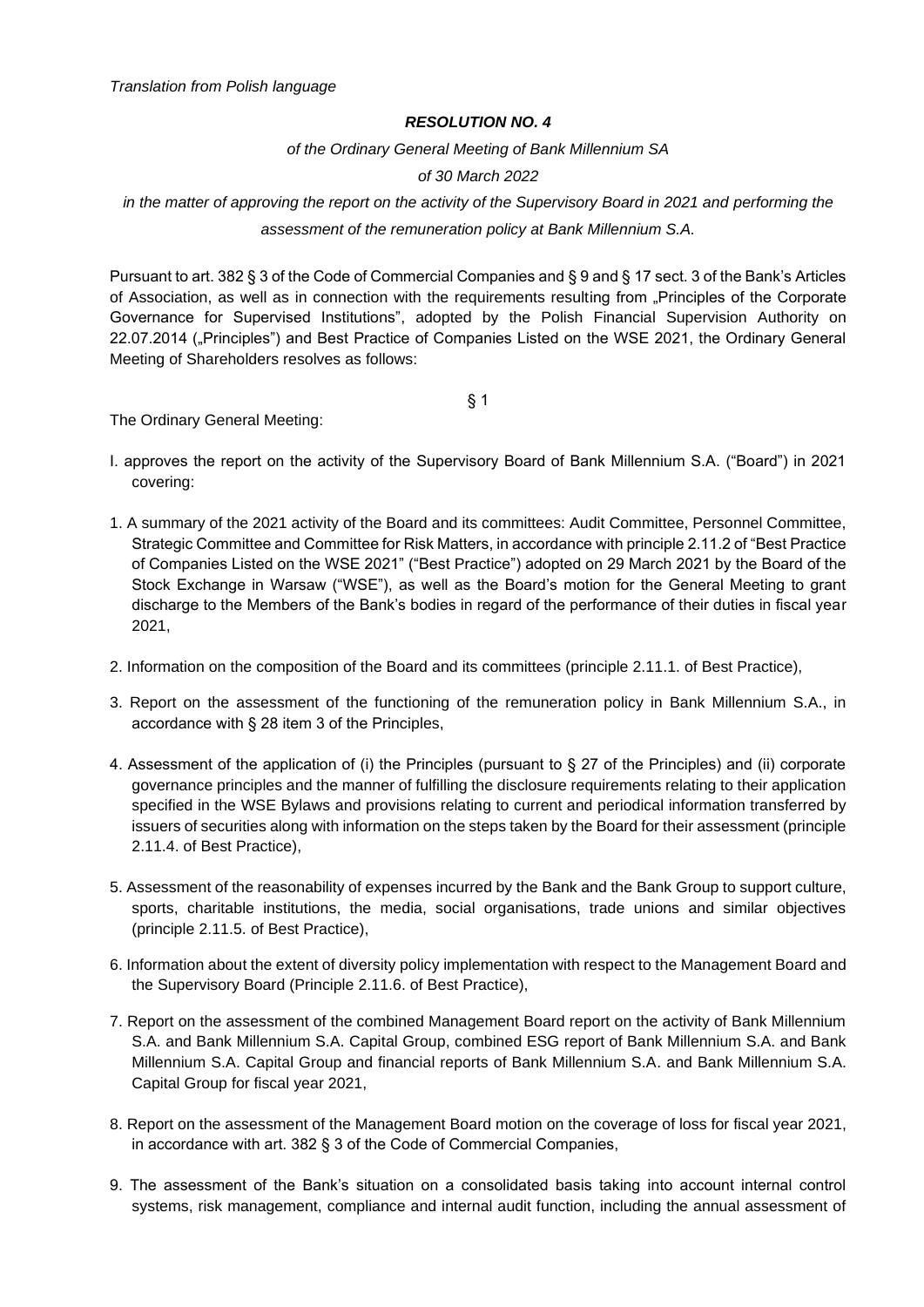the functioning of such systems and internal audit function, along with information about the steps taken by the Board in order to perform it (principle 2.11.3. in connection with principle 3.9. of Best Practice).

II. finds, pursuant to the requirements of the Principles, based on information included in the combined Management Board report on the activity of Bank Millennium S.A. and Bank Millennium S.A. Capital Group in 2021, combined ESG report of Bank Millennium S.A. and Bank Millennium S.A. Capital Group for fiscal year 2021 and the assessment included in the Board's report referred to in § 1 item I of this resolution that the remuneration policy employed at Bank Millennium S.A. is conducive to the development and security of the Bank' activity.

§ 2

The Resolution shall come into force as of the day of its adoption.

*Number of shares, under which valid votes were cast: 913 657 181 shares, which constitute 75,31% of share capital.*

*Total number of valid votes cast: 913 657 181 including: - For: 912 628 576,*

*- Against: 0,*

*- Abstained: 1 028 605.*

*Translation from Polish language*

# *RESOLUTION NO. 5*

*of the Ordinary General Meeting of Bank Millennium S.A.* 

#### *of 30 March 2022*

#### *on the coverage of the loss for fiscal year 2021*

Pursuant to art. 395 § 2 item 2 of the Code of Commercial Companies and § 8 sect. 1 item 2, § 36 and § 37 of the Bank's Articles of Association, the Ordinary General Meeting resolves as follows:

- 1. To cover the loss of Bank Millennium S.A. for the fiscal year ending on 31 December 2021 in the amount of 1 357 451 533,94 PLN, the Ordinary General Meeting shall allocate the amount of 1 357 451 533,94 PLN from the reserve capital.
- 2. The Resolution shall come into force as of the day of its adoption.

*Number of shares, under which valid votes were cast: 913 657 181 shares, which constitute 75,31% of share capital.*

*Total number of valid votes cast: 913 657 181 including:*

- *- For: 913 657 181,*
- *- Against: 0,*
- *- Abstained: 0.*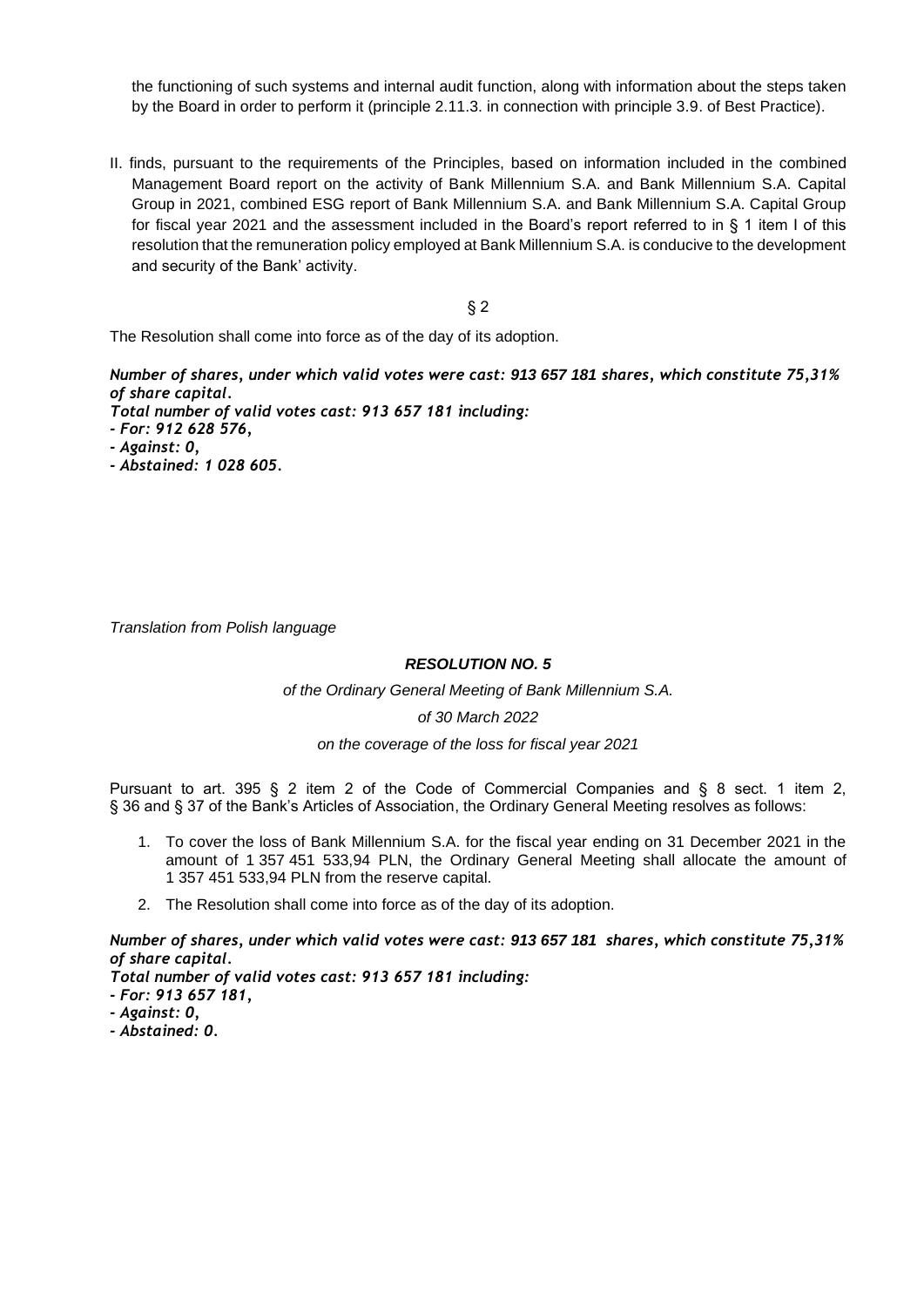*of the Ordinary General Meeting of Bank Millennium S.A.*

# *of 30 March 2022.*

*in the matter of granting discharge to Mr Joao Nuno Lima Bras Jorge - Chairman of the Management Board (CEO) of Bank Millennium S.A., in regard of the performance of his duties in fiscal year 2021*

Pursuant to art. 393 item 1, art. 395 § 2 item 3 of the Code of Commercial Companies and § 8 sect. 1 item 3 of the Bank's Articles of Association, the Ordinary General Meeting of Shareholders resolves to grant discharge to Mr. Joao Nuno Lima Bras Jorge - Chairman of the Management Board of Bank Millennium S.A., in regard of the performance of his duties for the period from 1.01.2021 till 31.12.2021.

*Number of shares, under which valid votes were cast: 913 050 942 shares, which constitute 75,26% of share capital. Total number of valid votes cast: 913 050 942 including: - For: 898 927 549, - Against: 12 972 068,*

- 
- *- Abstained: 1 151 325.*

*Translation from Polish language*

#### *RESOLUTION NO. 7*

*of the Ordinary General Meeting of Bank Millennium S.A. of 30 March 2022*

*in the matter of granting discharge to Mr Fernando Maria Cardoso Rodrigues Bicho - Deputy Chairman of the Management Board of Bank Millennium S.A., in regard of the performance of his duties in fiscal year 2021*

Pursuant to art. 393 item 1, art. 395 § 2 item 3 of the Code of Commercial Companies and § 8 sect. 1 item 3 of the Bank's Articles of Association, the Ordinary General Meeting of Shareholders resolves to grant discharge to Mr. Fernando Maria Cardoso Rodrigues Bicho – Deputy Chairman of the Management Board of Bank Millennium S.A., in regard of the performance of his duties for the period from 1.01.2021 till 31.12.2021.

*Number of shares, under which valid votes were cast: 913 329 842 shares, which constitute 75,29% of share capital. Total number of valid votes cast: 913 329 842 including: - For: 899 206 449, - Against: 12 972 068, - Abstained: 1 151 325.*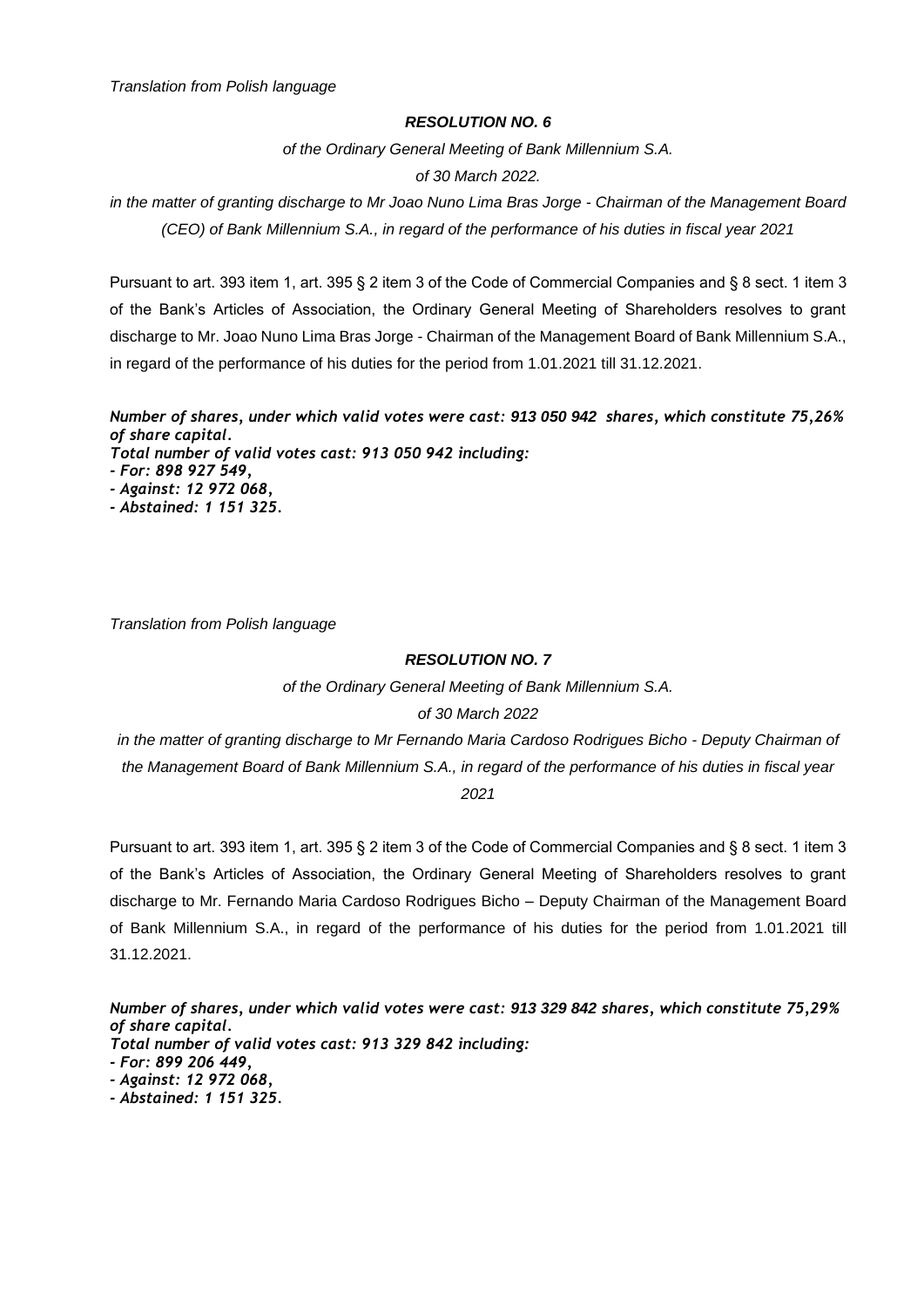*of the Ordinary General Meeting of Bank Millennium S.A.*

#### *of 30 March 2022*

*in the matter of granting discharge to Mr Wojciech Haase - Member of the Management Board of Bank Millennium S.A., in regard of the performance of his duties in fiscal year 2021*

Pursuant to art. 393 item 1, art. 395 § 2 item 3 of the Code of Commercial Companies and § 8 sect. 1 item 3 of the Bank's Articles of Association, the Ordinary General Meeting of Shareholders resolves to grant discharge to Mr. Wojciech Haase - Member of the Management Board of Bank Millennium S.A., in regard of the performance of his duties for the period from 1.01.2021 till 31.12.2021.

*Number of shares, under which valid votes were cast: 913 329 842 shares, which constitute 75,29% of share capital. Total number of valid votes cast: 913 329 842 including: - For: 899 206 449, - Against: 12 972 068, - Abstained: 1 151 325.*

*Translation from Polish language*

#### *RESOLUTION NO. 9*

*of the Ordinary General Meeting of Bank Millennium S.A. of 30 March 2022*

*in the matter of granting discharge to Mr Andrzej Gliński - Member of the Management Board of Bank Millennium S.A., in regard of the performance of his duties in fiscal year 2021*

Pursuant to art. 393 item 1, art. 395 § 2 item 3 of the Code of Commercial Companies and § 8 sect. 1 item 3 of the Bank's Articles of Association, the Ordinary General Meeting of Shareholders resolves to grant discharge to Mr. Andrzej Gliński - Member of the Management Board of Bank Millennium S.A., in regard of the performance of his duties for the period from 1.01.2021 till 31.12.2021.

*Number of shares, under which valid votes were cast: 913 329 842 shares, which constitute 75,29% of share capital. Total number of valid votes cast: 913 329 842 including: - For: 899 206 449, - Against: 12 972 068, - Abstained: 1 151 325.*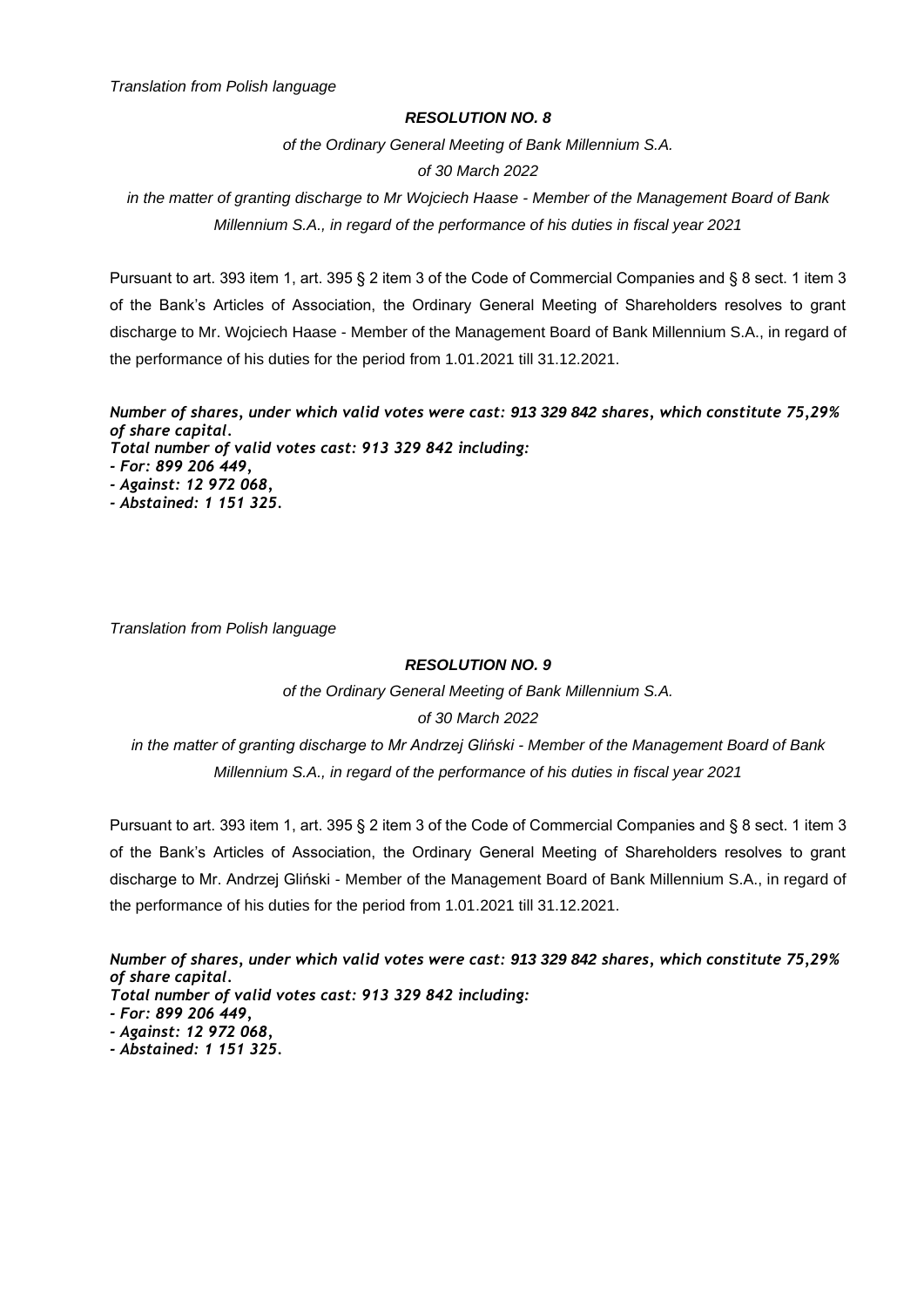## *RESOLUTION NO. 10*

*of the Ordinary General Meeting of Bank Millennium S.A.*

## *of 30 March 2022*

*in the matter of granting discharge to Mr Wojciech Rybak - Member of the Management Board of Bank Millennium S.A., in regard of the performance of his duties in fiscal year 2021*

Pursuant to art. 393 item 1, art. 395 § 2 item 3 of the Code of Commercial Companies and § 8 sect. 1 item 3 of the Bank's Articles of Association, the Ordinary General Meeting of Shareholders resolves to grant discharge to Mr. Wojciech Rybak - Member of the Management Board of Bank Millennium S.A., in regard of the performance of his duties for the period from 1.01.2021 till 31.12.2021.

*Number of shares, under which valid votes were cast: 913 329 842 shares, which constitute 75,29% of share capital. Total number of valid votes cast: 913 329 842 including: - For: 899 206 449, - Against: 12 972 068,*

*- Abstained: 1 151 325.*

*Translation from Polish language*

## *RESOLUTION NO. 11*

*of the Ordinary General Meeting of Bank Millennium S.A. of 30 March 2022*

*in the matter of granting discharge to Mr Antonio Ferreira Pinto Junior - Member of the Management Board* of *Bank Millennium S.A., in regard of the performance of his duties in fiscal year 2021*

Pursuant to art. 393 item 1, art. 395 § 2 item 3 of the Code of Commercial Companies and § 8 sect. 1 item 3 of the Bank's Articles of Association, the Ordinary General Meeting of Shareholders resolves to grant discharge to Mr. Antonio Ferreira Pinto Junior - Member of the Management Board of Bank Millennium S.A., in regard of the performance of his duties for the period from 1.01.2021 till 31.12.2021.

*Number of shares, under which valid votes were cast: 913 329 842 shares, which constitute 75,29% of share capital. Total number of valid votes cast: 913 329 842 including:*

- *- Against: 12 972 068,*
- *- Abstained: 1 151 325.*

*<sup>-</sup> For: 899 206 449,*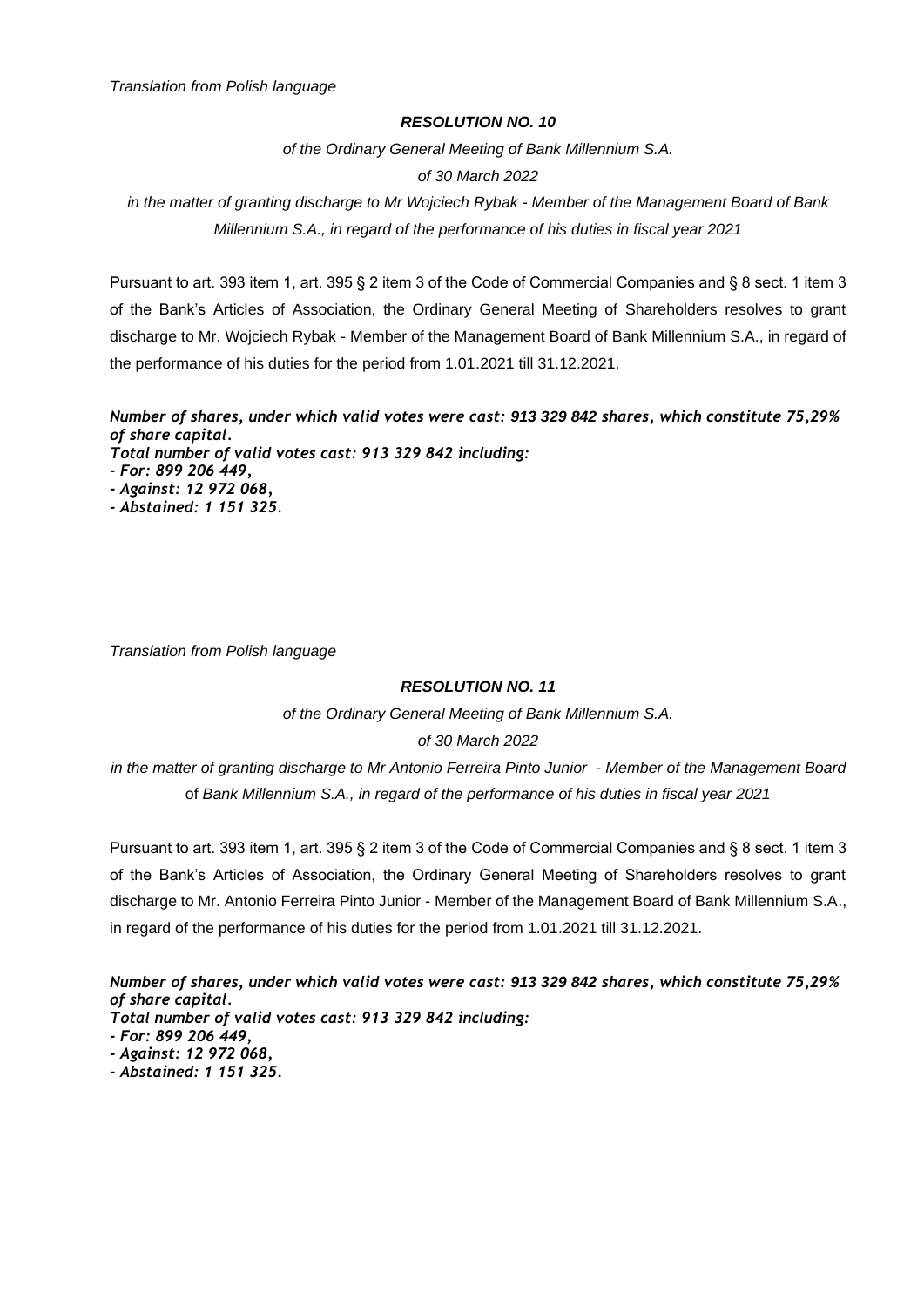## *RESOLUTION NO. 12*

*of the Ordinary General Meeting of Bank Millennium S.A.*

# *of 30 March 2022*

*in the matter of granting discharge to Mr Jarosław Hermann* - *Member of the Management Board of Bank Millennium S.A., in regard of the performance of his duties in fiscal year 2021*

Pursuant to art. 393 item 1, art. 395 § 2 item 3 of the Code of Commercial Companies and § 8 sect. 1 item 3 of the Bank's Articles of Association, the Ordinary General Meeting of Shareholders resolves to grant discharge to Mr. Jarosław Hermann - Member of the Management Board of Bank Millennium S.A., in regard of the performance of his duties for the period from 1.01.2021 till 31.12.2021.

*Number of shares, under which valid votes were cast: 913 329 842 shares, which constitute 75,29% of share capital. Total number of valid votes cast: 913 329 842 including: - For: 899 206 449, - Against: 12 972 068,*

*- Abstained: 1 151 325.*

*Translation from Polish language*

# *RESOLUTION NO. 13*

*of the Ordinary General Meeting of Bank Millennium S.A. of 30 March 2022*

*in the matter of granting discharge to Mr Bogusław Kott - Chairman of the Supervisory Board of Bank Millennium S.A., in regard of the performance of his duties in fiscal year 2021*

Pursuant to art. 393 item 1, art. 395 § 2 item 3 of the Code of Commercial Companies and § 8 sect. 1 item 3 of the Bank's Articles of Association, the Ordinary General Meeting of Shareholders resolves to grant discharge to Mr. Bogusław Kott – Chairman of the Supervisory Board of Bank Millennium S.A., in regard of the performance of his duties for the period from 1.01.2021 till 31.12.2021.

*Number of shares, under which valid votes were cast: 913 329 842 shares, which constitute 75,29% of share capital. Total number of valid votes cast: 913 329 842 including: - For: 899 206 449, - Against: 12 972 068, - Abstained: 1 151 325.*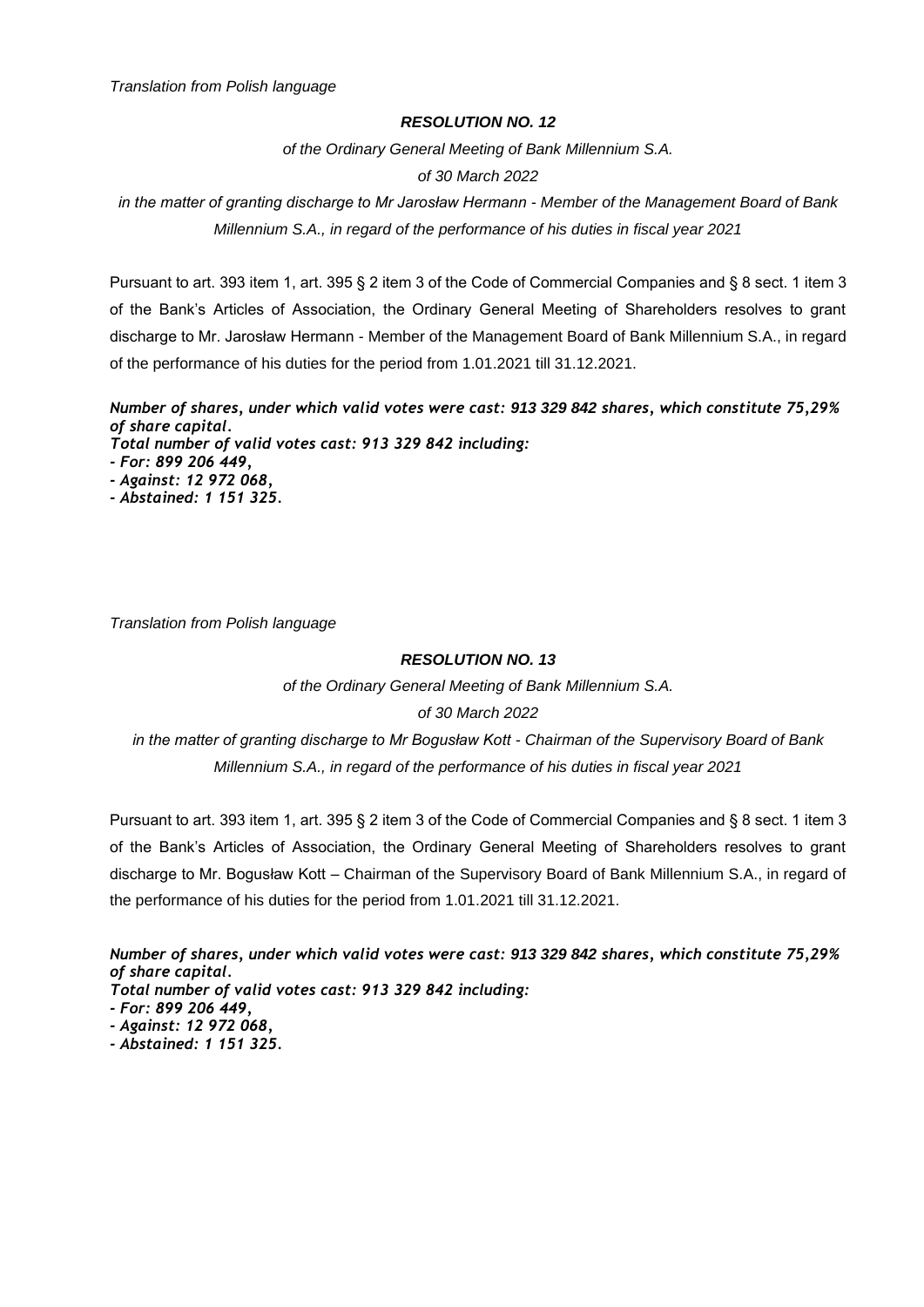#### *RESOLUTION NO. 14*

*of the Ordinary General Meeting of Bank Millennium S.A.* 

# *of 30 March 2022*

*in the matter of granting discharge to Mr Nuno Manuel da Silva Amado - Deputy Chairman of the Supervisory Board of Bank Millennium S.A., in regard of the performance of his duties in fiscal year 2021*

Pursuant to art. 393 item 1, art. 395 § 2 item 3 of the Code of Commercial Companies and § 8 sect. 1 item 3 of the Bank's Articles of Association, the Ordinary General Meeting of Shareholders resolves to grant discharge to Mr. Nuno Manuel da Silva Amado - Deputy Chairman of the Supervisory Board of Bank Millennium S.A., in regard of the performance of the duties for the period from 1.01.2021 till 31.12.2021.

*Number of shares, under which valid votes were cast: 913 329 842 shares, which constitute 75,29% of share capital. Total number of valid votes cast: 913 329 842 including: - For: 899 206 449, - Against: 12 972 068, - Abstained: 1 151 325.*

*Translation from Polish language*

## *RESOLUTION NO. 15*

*of the Ordinary General Meeting of Bank Millennium S.A. of 30 March 2022*

*in the matter of granting discharge to Mr Dariusz Rosati - Deputy Chairman and Secretary to the Supervisory Board of Bank Millennium S.A., in regard of the performance of his duties in fiscal year 2021*

Pursuant to art. 393 item 1, art. 395 § 2 item 3 of the Code of Commercial Companies and § 8 sect. 1 item 3 of the Bank's Articles of Association, the Ordinary General Meeting of Shareholders resolves to grant discharge to Mr. Dariusz Rosati - Deputy Chairman and Secretary to the Supervisory Board of Bank Millennium S.A., in regard of the performance of his duties for the period from 1.01.2021 till 31.12.2021.

*Number of shares, under which valid votes were cast: 913 329 842 shares, which constitute 75,29% of share capital. Total number of valid votes cast: 913 329 842 including:*

*- For: 899 206 449,*

- *- Against: 12 972 068,*
- *- Abstained: 1 151 325.*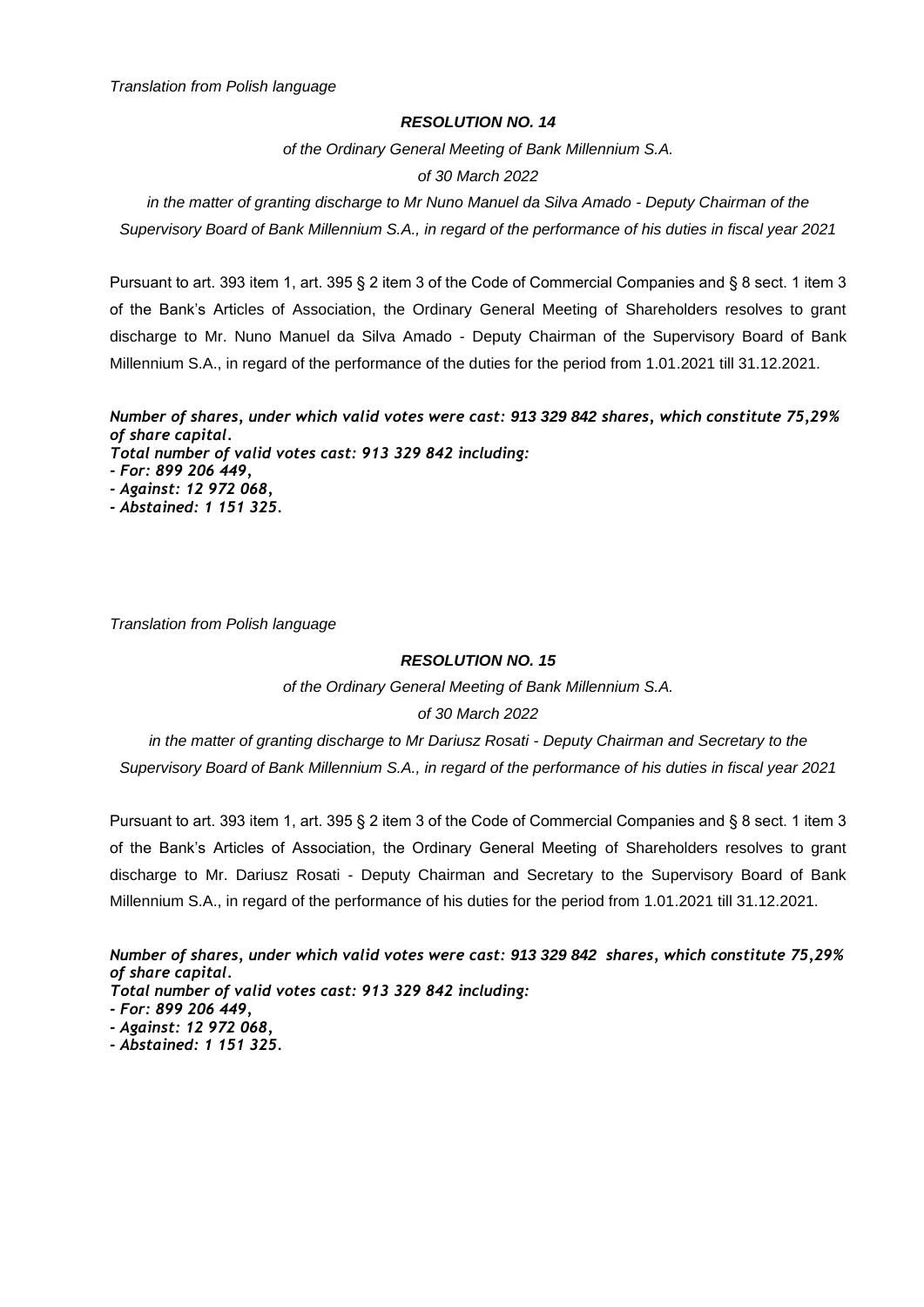#### *RESOLUTION NO. 16*

*of the Ordinary General Meeting of Bank Millennium S.A.* 

# *of 30 March 2022*

*in the matter of granting discharge to Mr Miguel de Campos Pereira de Bragança - Member of the Supervisory Board of Bank Millennium S.A., in regard of the performance of his duties in fiscal year 2021*

Pursuant to art. 393 item 1, art. 395 § 2 item 3 of the Code of Commercial Companies and § 8 sect. 1 item 3 of the Bank's Articles of Association, the Ordinary General Meeting of Shareholders resolves to grant discharge to Mr. Miguel de Campos Pereira de Bragança – Member of the Supervisory Board of Bank Millennium S.A., in regard of the performance of the duties for the period from 1.01.2021 till 31.12.2021.

*Number of shares, under which valid votes were cast: 913 329 842 shares, which constitute 75,29% of share capital. Total number of valid votes cast: 913 329 842 including: - For: 899 206 449, - Against: 12 972 068, - Abstained: 1 151 325.*

*Translation from Polish language*

# *RESOLUTION NO. 17*

*of the Ordinary General Meeting of Bank Millennium S.A.* 

# *of 30 March 2021.*

*in the matter of granting discharge to Ms Agnieszka Hryniewicz-Bieniek - Member of the Supervisory Board of Bank Millennium S.A., in regard of the performance of her duties in fiscal year 2021*

Pursuant to art. 393 item 1, art. 395 § 2 item 3 of the Code of Commercial Companies and § 8 sect. 1 item 3 of the Bank's Articles of Association, the Ordinary General Meeting of Shareholders resolves to grant discharge to Ms Agnieszka Hryniewicz-Bieniek – Member the Supervisory Board of Bank Millennium S.A., in regard of the performance of her duties for the period from 1.01.2021 till 24.03.2021.

*Number of shares, under which valid votes were cast: 913 329 842 shares, which constitute 75,29% of share capital.*

*Total number of valid votes cast: 913 329 842 including:*

*- Abstained: 1 151 325.*

*<sup>-</sup> For: 899 206 449,*

*<sup>-</sup> Against: 12 972 068,*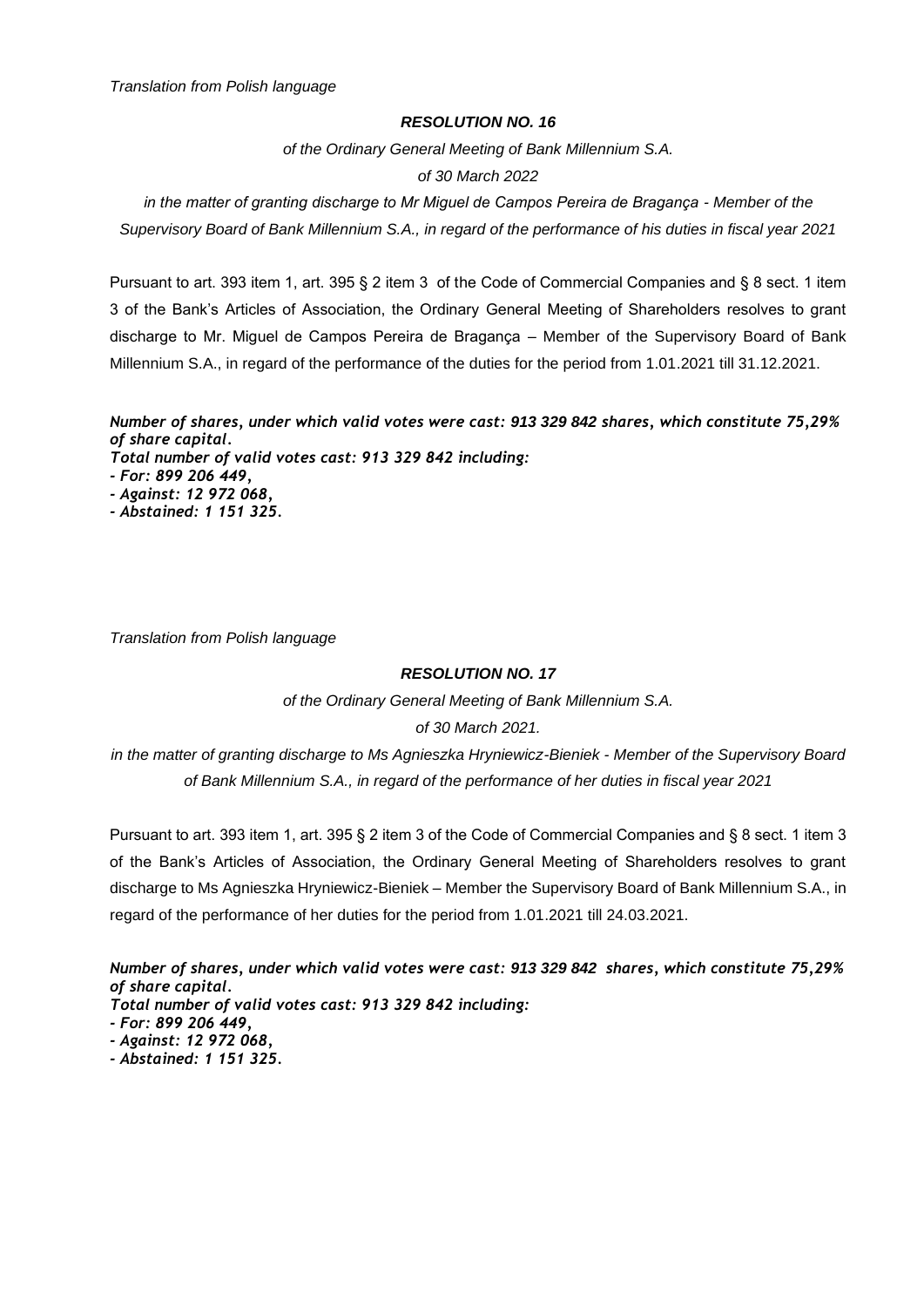#### *RESOLUTION NO. 18*

*of the Ordinary General Meeting of Bank Millennium S.A.* 

#### *of 30 March 2022*

*in the matter of granting discharge to Ms Anna Jakubowski - Member of the Supervisory Board of Bank Millennium S.A., in regard of the performance of her duties in fiscal year 2021*

Pursuant to art. 393 item 1, art. 395 § 2 item 3 of the Code of Commercial Companies and § 8 sect. 1 item 3 of the Bank's Articles of Association, the Ordinary General Meeting of Shareholders resolves to grant discharge to Ms Anna Jakubowski – Member the Supervisory Board of Bank Millennium S.A., in regard of the performance of her duties for the period from 1.01.2021 till 31.12.2021.

*Number of shares, under which valid votes were cast: 913 329 842 shares, which constitute 75,29% of share capital. Total number of valid votes cast: 913 329 842 including: - For: 899 206 449, - Against: 12 972 068,*

*- Abstained: 1 151 325.*

*Translation from Polish language*

# *RESOLUTION NO. 19*

*of the Ordinary General Meeting of Bank Millennium S.A.* 

#### *of 30 March 2021.*

*in the matter of granting discharge to Mr Grzegorz Jędrys - Member of the Supervisory Board of Bank Millennium S.A., in regard of the performance of his duties in fiscal year 2021*

Pursuant to art. 393 item 1, art. 395 § 2 item 3 of the Code of Commercial Companies and § 8 sect. 1 item 3 of the Bank's Articles of Association, the Ordinary General Meeting of Shareholders resolves to grant discharge to Mr Grzegorz Jędrys – Member the Supervisory Board of Bank Millennium S.A., in regard of the performance of his duties for the period from 1.01.2021 till 31.12.2021.

*Number of shares, under which valid votes were cast: 913 329 842 shares, which constitute 75,29% of share capital. Total number of valid votes cast: 913 329 842 including: - For: 899 206 449,*

*- Abstained: 1 151 325.*

*<sup>-</sup> Against: 12 972 068,*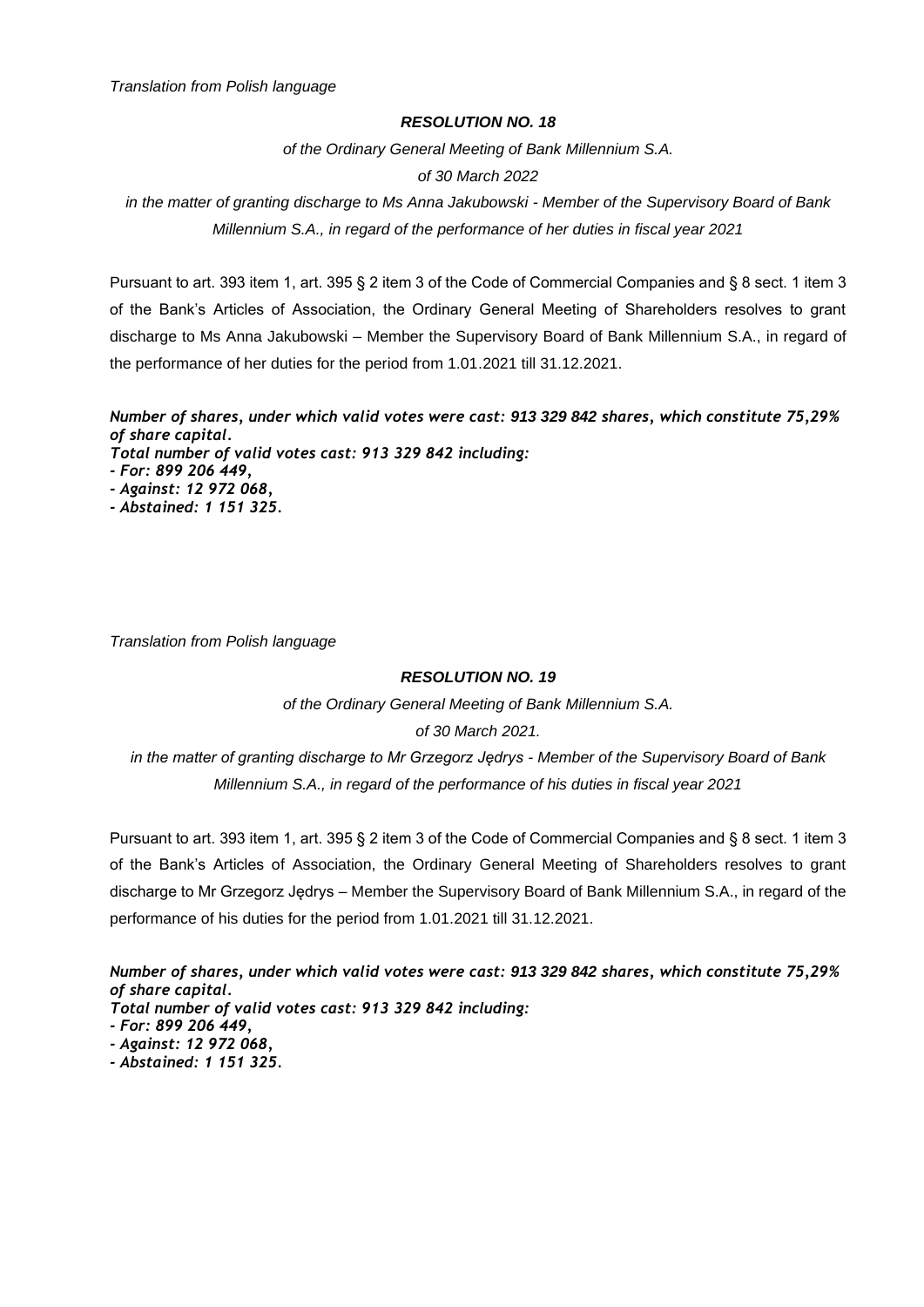#### *RESOLUTION 20*

*of the Ordinary General Meeting of Bank Millennium S.A.* 

# *of 30 March 2022*

*in the matter of granting discharge to Mr Andrzej Koźmiński - Member of the Supervisory Board of Bank Millennium S.A., in regard of the performance of his duties in fiscal year 2021*

Pursuant to art. 393 item 1, art. 395 § 2 item 3 of the Code of Commercial Companies and § 8 sect. 1 item 3 of the Bank's Articles of Association of Bank, the Ordinary General Meeting of Shareholders resolves to grant discharge to Mr Andrzej Koźmiński – Member the Supervisory Board of Bank Millennium S.A., in regard of the performance of his duties for the period from 1.01.2021 to 24.03.2021.

*Number of shares, under which valid votes were cast: 913 329 842 shares, which constitute 75,29% of share capital. Total number of valid votes cast: 913 329 842 including: - For: 899 206 449, - Against: 12 972 068, - Abstained: 1 151 325.*

*Translation from Polish language*

# *RESOLUTION NO. 21*

*of the Ordinary General Meeting of Bank Millennium S.A.* 

# *of 30 March 2022*

*in the matter of granting discharge to Mr Alojzy Nowak - Member of the Supervisory Board of Bank Millennium S.A., in regard of the performance of his duties in fiscal year 2021*

Pursuant to art. 393 item 1, art. 395 § 2 item 3 of the Code of Commercial Companies and § 8 sect. 1 item 3 of the Bank's Articles of Association, the Ordinary General Meeting of Shareholders resolves to grant discharge to Mr Alojzy Nowak – Member the Supervisory Board of Bank Millennium S.A., in regard of the performance of the duties for the period from 1.01.2021 till 31.12.2021.

*Number of shares, under which valid votes were cast: 913 050 942 shares, which constitute 75,26% of share capital.*

*Total number of valid votes cast: 913 050 942 including:*

- *- For: 898 927 549,*
- *- Against: 12 972 068,*
- *- Abstained: 1 151 325.*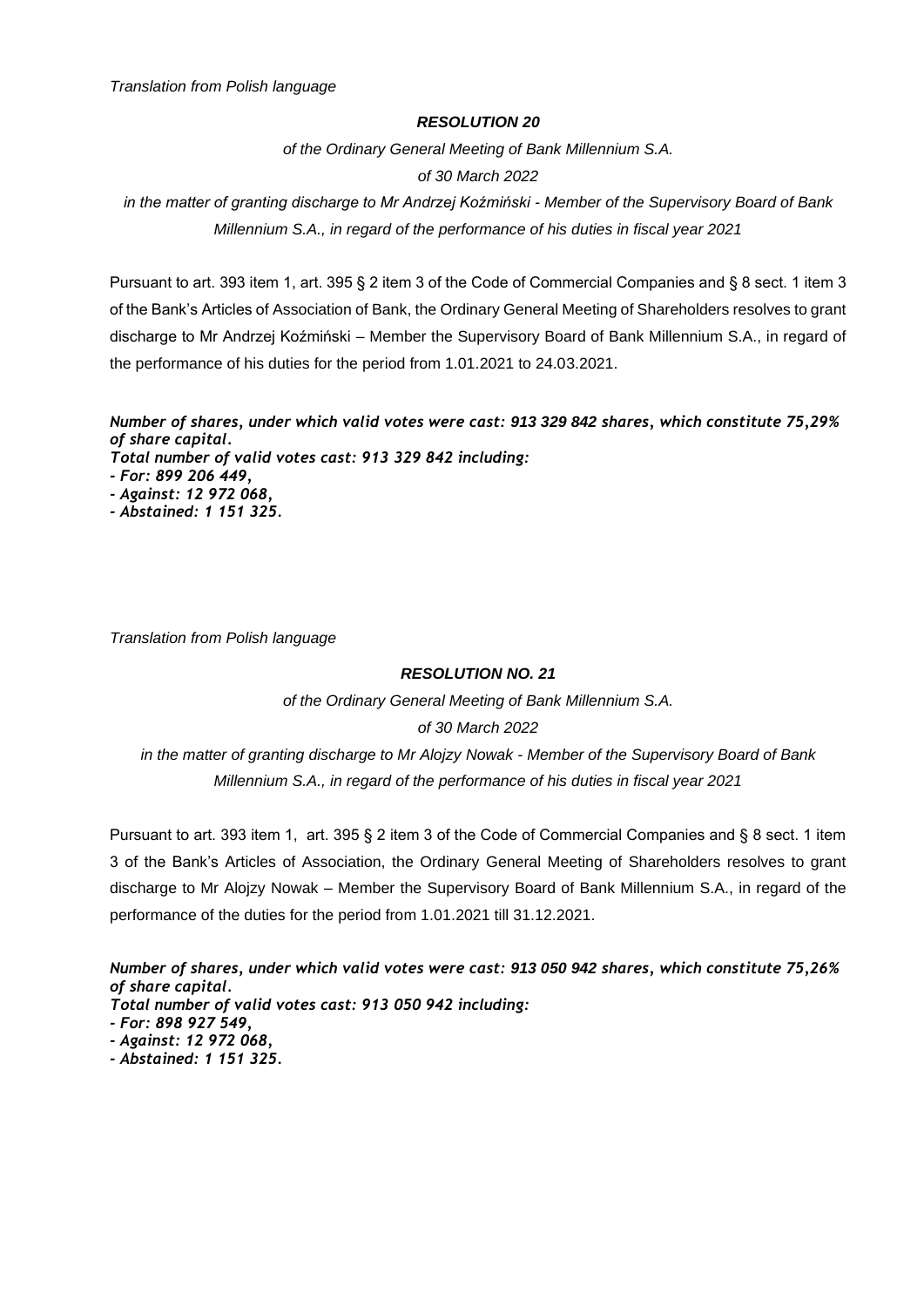*of the Ordinary General Meeting of Bank Millennium S.A.* 

#### *of 30 March 2022*

*in the matter of granting discharge to Mr José Miguel Bensliman Schorcht da Silva Pessanha - Member of the Supervisory Board of Bank Millennium S.A., in regard of the performance of his duties in fiscal year 2021*

Pursuant to art. 393 item 1, art. 395 § 2 item 3 of the Code of Commercial Companies and § 8 sect. 1 item 3 of the Bank's Articles of Association, the Ordinary General Meeting of Shareholders resolves to grant discharge to Mr José Miguel Bensliman Schorcht da Silva Pessanha - Member of the Supervisory Board of Bank Millennium S.A., in regard of the performance of his duties for the period from 1.01.2021 till 31.12.2021.

*Number of shares, under which valid votes were cast: 913 050 942 shares, which constitute 75,26% of share capital.*

*Total number of valid votes cast: 913 050 942 including:*

*- For: 898 927 549,*

*- Against: 12 972 068,*

*- Abstained: 1 151 325.*

*Translation from Polish language*

### *RESOLUTION NO. 23*

*of the Ordinary General Meeting of Bank Millennium S.A.* 

# *of 30 March 2022*

*in the matter of granting discharge to Mr Miguel Maya Dias Pinheiro - Member of the Supervisory Board of Bank Millennium S.A., in regard of the performance of his duties in fiscal year 2021*

Pursuant to art. 393 item 1, art. 395 § 2 item 3 of the Code of Commercial Companies and § 8 sect. 1 item 3 of the Bank's Articles of Association, the Ordinary General Meeting of Shareholders resolves to grant discharge to Mr. Miguel Maya Dias Pinheiro – Member of the Supervisory Board of Bank Millennium S.A., in regard of the performance of his duties for the period from 1.01.2021 till 31.12.2021.

*Number of shares, under which valid votes were cast: 913 050 942 shares, which constitute 75,26% of share capital.*

*Total number of valid votes cast: 913 050 942 including:*

*- For: 898 927 549,*

*- Against: 12 972 068,*

*- Abstained: 1 151 325.*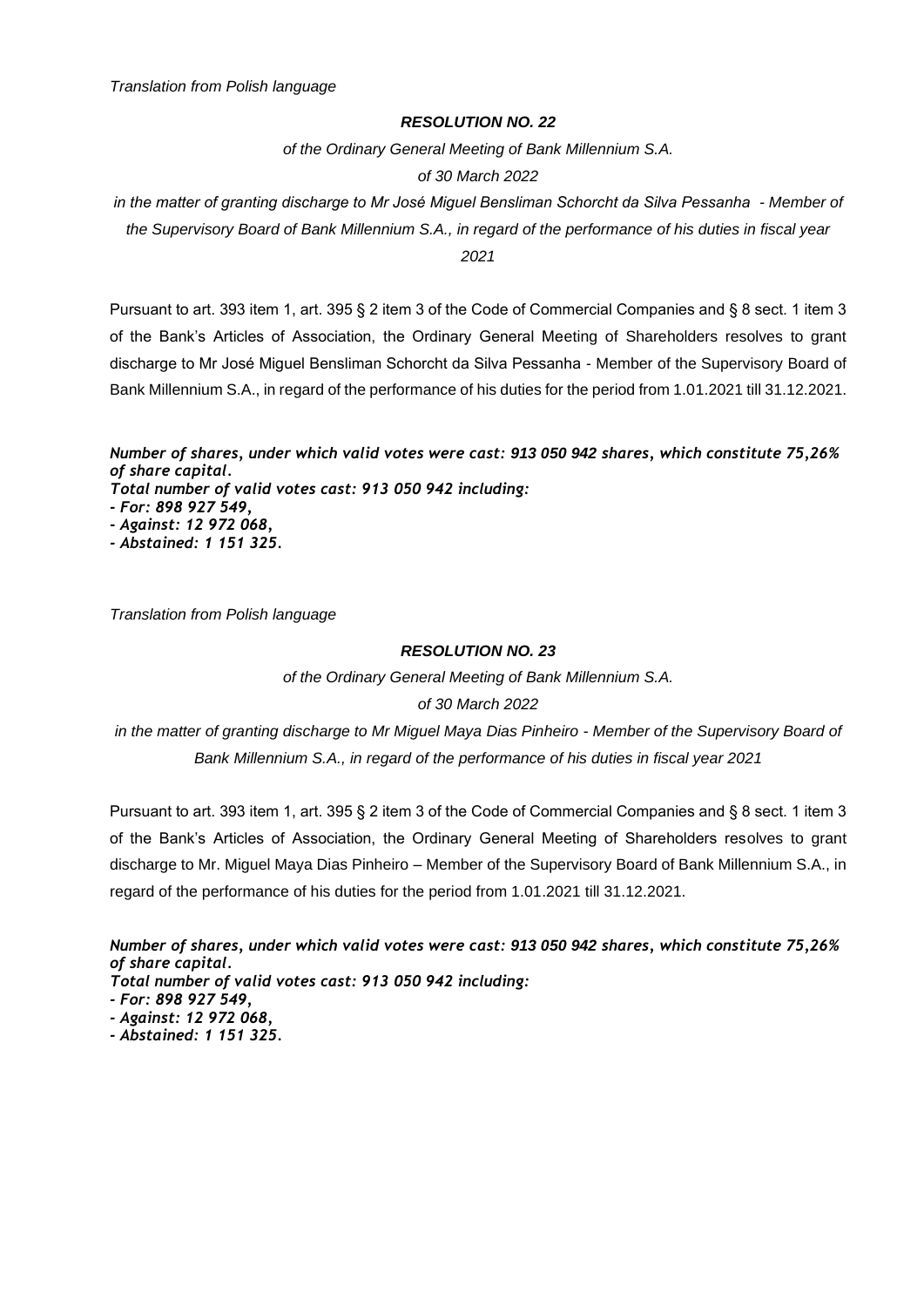#### *RESOLUTION NO. 24*

*of the Ordinary General Meeting of Bank Millennium S.A.* 

# *of 30 March 2022*

*in the matter of granting discharge to Mr Lingjiang Xu - Member of the Supervisory Board of Bank Millennium S.A., in regard of the performance of his duties in fiscal year 2021*

Pursuant to art. 393 item 1, art. 395 § 2 item 3 of the Code of Commercial Companies and § 8 sect. 1 item 3 of the Bank's Articles of Association, the Ordinary General Meeting of Shareholders resolves to grant discharge to Mr Lingjiang Xu – Member the Supervisory Board of Bank Millennium S.A., in regard of the performance of his duties for the period from 1.01.2021 till 31.12.2021.

*Number of shares, under which valid votes were cast: 913 329 842 shares, which constitute 75,29% of share capital. Total number of valid votes cast: 913 329 842 including: - For: 899 206 449, - Against: 12 972 068, - Abstained: 1 151 325.*

*Translation from Polish language*

# *RESOLUTION NO. 25*

*of the Ordinary General Meeting of Bank Millennium S.A.* 

# *of 30 March 2022*

*in the matter of granting discharge to Ms Olga Grygier–Siddons - Member of the Supervisory Board of Bank Millennium S.A., in regard of the performance of her duties in fiscal year 2021*

Pursuant to art. 393 item 1, art. 395 § 2 item 3 of the Code of Commercial Companies and § 8 sect. 1 item 3 of the Bank's Articles of Association, the Ordinary General Meeting of Shareholders resolves to grant discharge to Ms Olga Grygier-Siddons – Member of the Supervisory Board of Bank Millennium S.A., in regard of the performance of her duties for the period from 24.03.2021 till 31.12.2021.

*Number of shares, under which valid votes were cast: 913 329 842 shares, which constitute 75,29% of share capital. Total number of valid votes cast: 913 329 842 including: - For: 899 206 449, - Against: 12 972 068, - Abstained: 1 151 325.*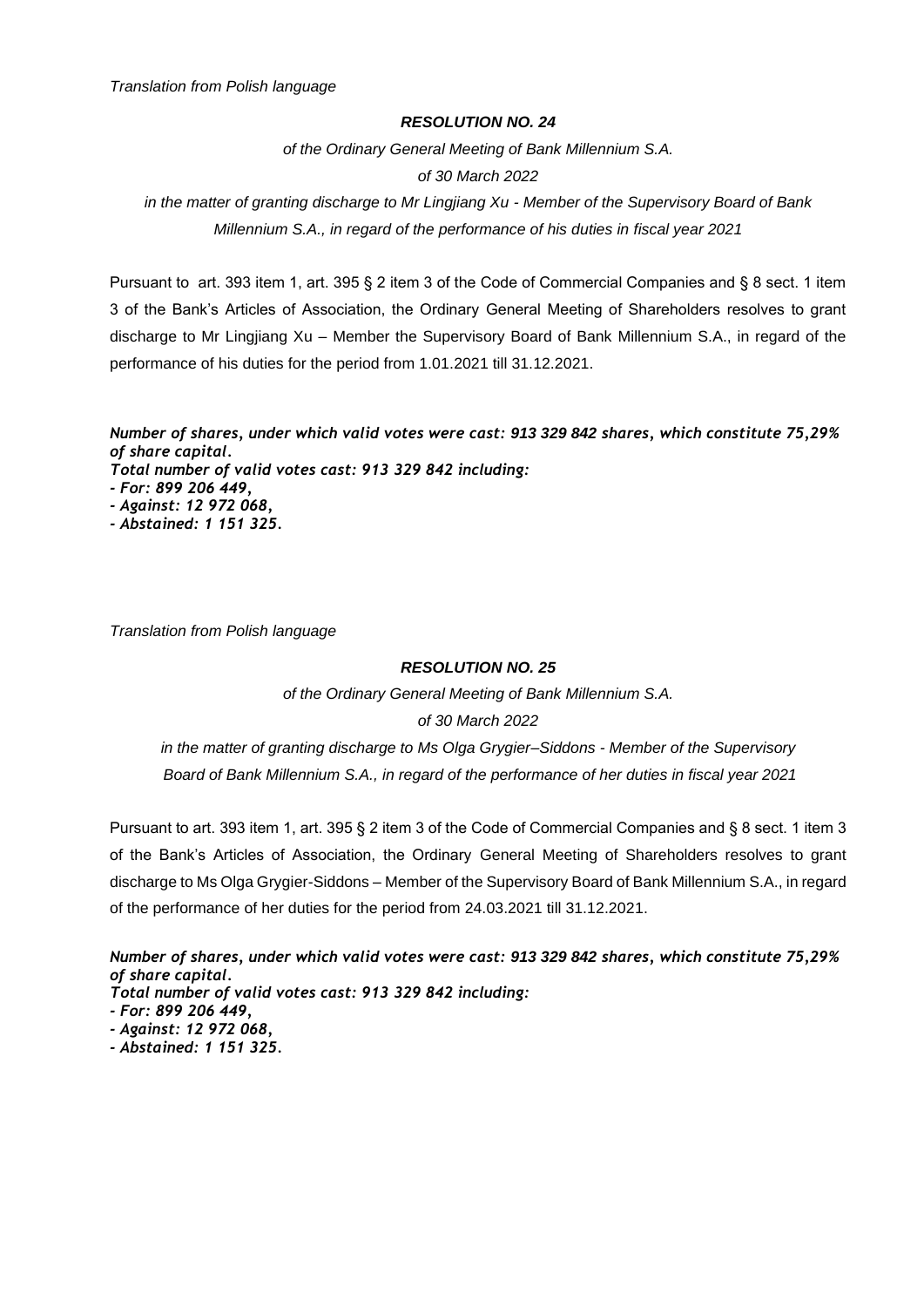#### *RESOLUTION NO. 26*

*of the Ordinary General Meeting of Bank Millennium S.A.* 

# *of 30 March 2022*

*in the matter of granting discharge to Ms Beata Stelmach - Member of the Supervisory Board of Bank Millennium S.A., in regard of the performance of her duties in fiscal year 2021*

Pursuant to art. 393 item 1, art. 395 § 2 item 3 of the Code of Commercial Companies and § 8 sect. 1 item 3 of the Bank's Articles of Association, the Ordinary General Meeting of Shareholders resolves to grant discharge to Ms Beata Stelmach – Member of the Supervisory Board of Bank Millennium S.A., in regard of the performance of her duties for the period from 24.03.2021 till 31.12.2021.

*Number of shares, under which valid votes were cast: 913 329 842 shares, which constitute 75,29% of share capital.*

*Total number of valid votes cast: 913 329 842 including: - For: 899 206 449,*

*- Against: 12 972 068,*

*- Abstained: 1 151 325.*

*Translation from Polish language*

# *RESOLUTION NO. 27*

*of the Ordinary General Meeting of Bank Millennium S.A.* 

# *of 30 March 2022*

*in the matter of passing a resolution pronouncing an opinion on the Supervisory Board report on the remuneration of Members of the Bank's Management Board and Supervisory Board*

Pursuant to art. 395 § 2<sup>1</sup> of the Code of Commercial Companies, in view of the assessment of the Supervisory Board report on the remuneration of Members of the Management Board and the Supervisory Board, performed by the auditor within the scope required by law, the Ordinary General Meeting resolves as follows: § 1

The General Meeting pronounces a positive opinion on the report of the Supervisory Board on the remuneration of Members of the Management Board and Supervisory Board.

§ 2

The Resolution shall come into force as of the day of its adoption.

*Number of shares, under which valid votes were cast: 913 420 095 shares, which constitute 75,30% of share capital.*

*Total number of valid votes cast: 913 420 095 including:*

*- For: 800 251 370,*

*- Against: 112 881 190,*

*- Abstained: 287 535.*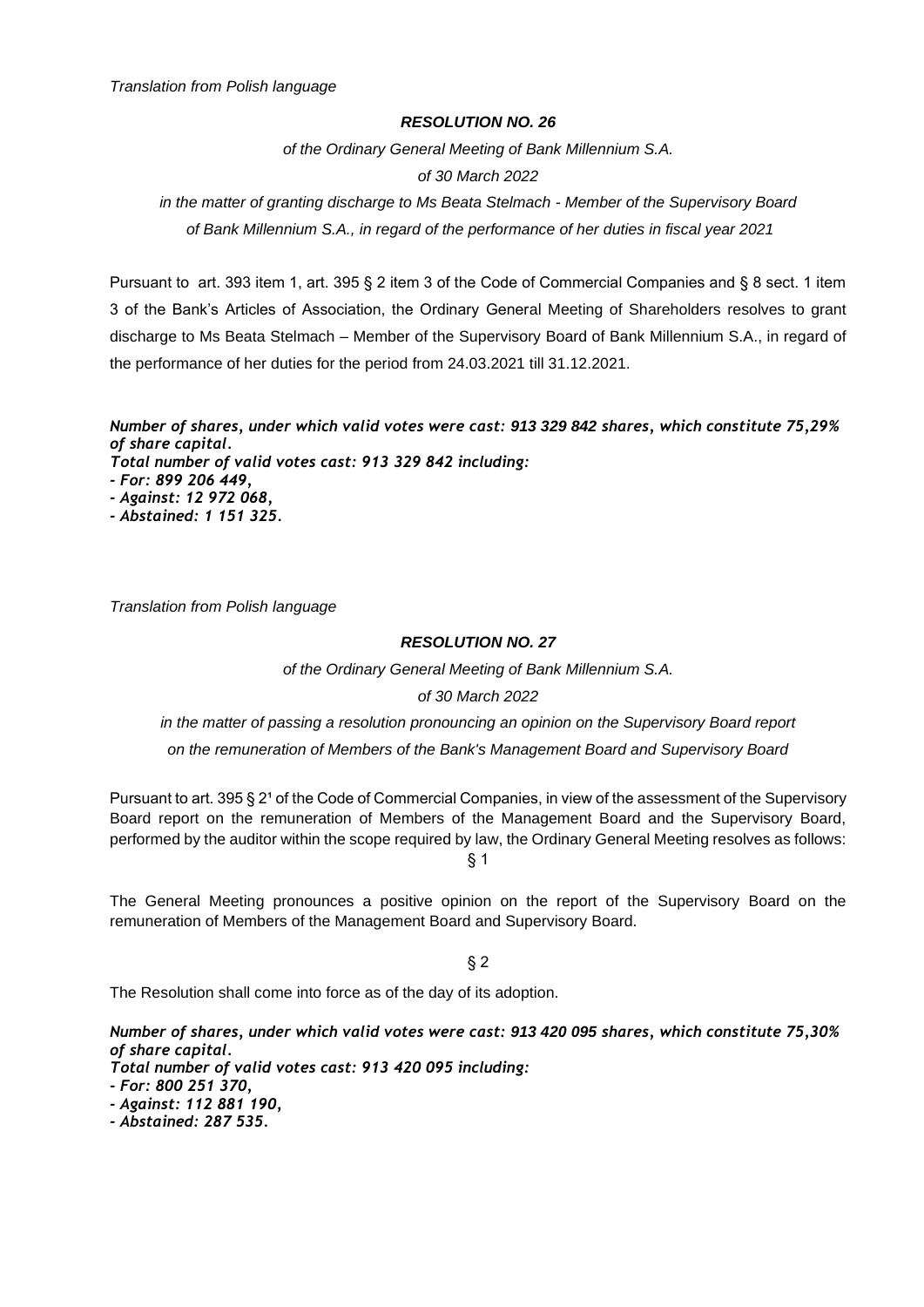*of the Ordinary General Meeting of Bank Millennium S.A.*

#### *of 30 March 2022*

*on approval of the Policy for Selection and Assessment of Suitability of the Supervisory Board Members of Bank Millennium S.A.*

Acting pursuant to art. 22aa of the Act of 29 August 1997 the Banking Law, the Ordinary General Meeting resolves as follows:

§ 1

The "Policy for Selection and Assessment of Suitability of the Supervisory Board Members of Bank Millennium S.A." is approved in the wording set out in the attachment to this resolution.

§ 2

The "Policy for Selection and Assessment of Suitability of the Supervisory Board Members of Bank Millennium S.A." approved on the virtue of the Resolution No. 26 of 24 March 2021 of the Ordinary General Meeting of Bank Millennium S.A. and constituting attachment to it, is hereby repealed.

#### § 3

The Resolution shall come into force on the day of its adoption.

*Number of shares, under which valid votes were cast: 913 472 854 shares, which constitute 75,30% of share capital.*

*Total number of valid votes cast: 913 472 854 including:*

*- For: 913 472 854,*

*- Against: 0,*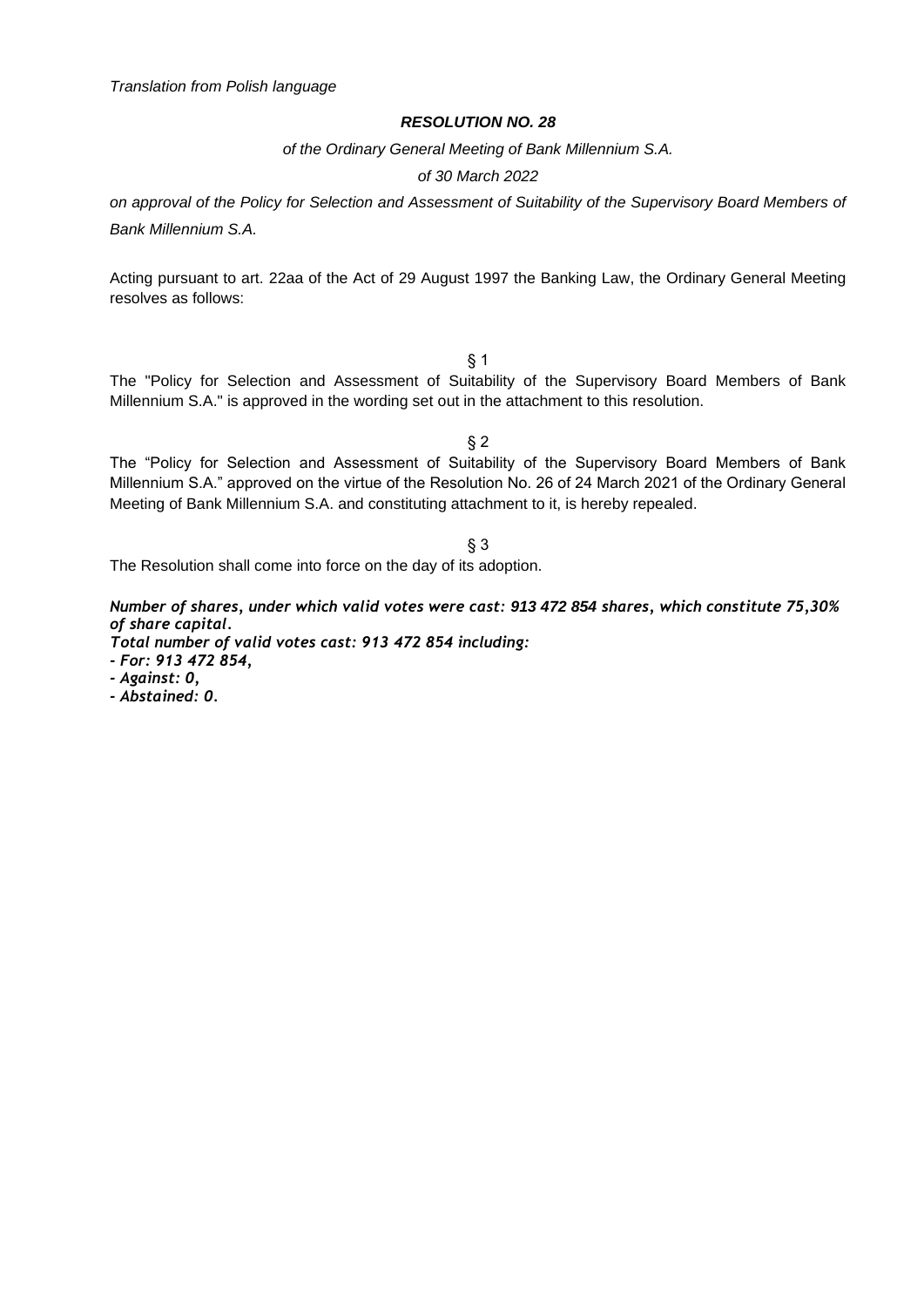*of the Ordinary General Meeting of Bank Millennium S.A.*

*of 30 March 2022*

*in the matter of adoption of the document diversity policy regarding the Management Board and Supervisory Board of Bank Millennium S.A.*

With reference to point 2.1 of the "Code of Best Practice for WSE Listed Companies 2021", adopted by the Warsaw Stock Exchange Board by Resolution No. 13/1834/2021 of 29 March 2021, the Ordinary General Meeting resolves as follows:

§ 1

The Ordinary General Meeting of Shareholders hereby adopts the document in the scope of diversity policy regarding the Management Board and Supervisory Board of Bank Millennium S.A., reading as in the attachment to this resolution.

§ 2 The Resolution shall come into force on the day of its adoption.

*Number of shares, under which valid votes were cast: 913 574 422 shares, which constitute 75,31% of share capital.*

*Total number of valid votes cast: 913 574 422 including:*

*- For: 913 574 422,*

*- Against: 0,*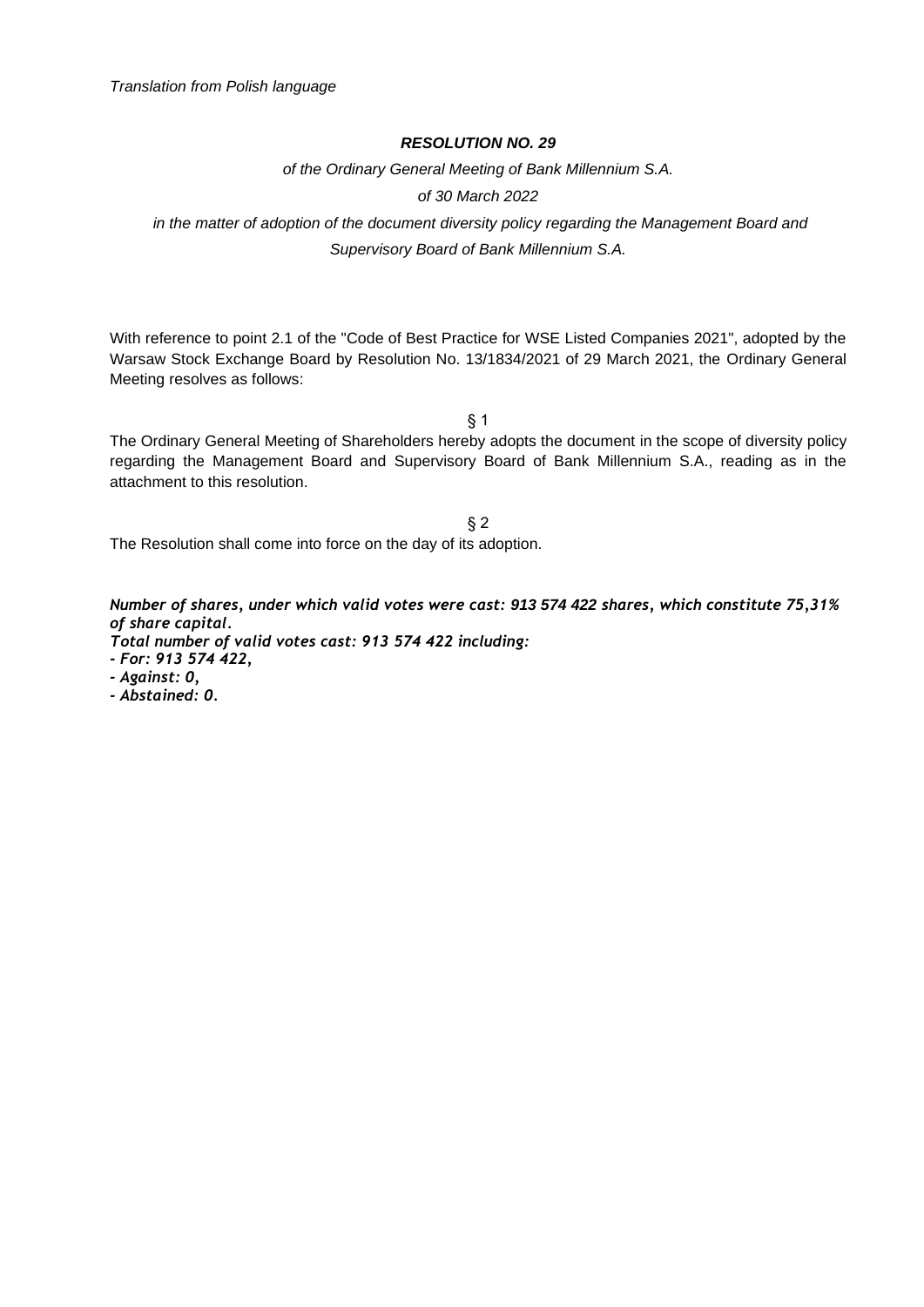# *of the Ordinary General Meeting of Bank Millennium S.A. of 30 March 2022 on the adoption of Best Practices for Companies Listed on the WSE 2021*

Whereas:

- the Supervisory Board of the Warsaw Stock Exchange ("WSE") adopted the "Code of Best Practice for WSE Listed Companies 2021" ("Best Practices" or "Code of Best Practice for WSE Listed Companies 2021"), which took effect on 1 July 2021 and applies to companies listed on the main market of the WSE, including therefore also Bank Millennium S.A,

- the Best Practices are addressed to a certain extent, in addition to management and supervisory boards, also to general meetings of companies,

- the bodies of companies, including general meetings, should take steps to apply the principles described in the Best Practices to the broadest extent possible, taking into account the principles of proportionality and adequacy,

The Ordinary General Meeting, acting pursuant to Article 395 § 5 of the Commercial Companies Code, hereby resolves as follows:

§ 1

The General Meeting declares that, acting within its powers, it will apply the Code of Best Practice for WSE Listed Companies 2021 in the wording established by resolution of the WSE Supervisory Board No. 13/1834/2021 of 29 March 2021 (Best Practices constitute an appendix to this resolution), while respecting the provisions of law, relevant recommendations, supervisory recommendations, resolutions of General Meeting of the Bank and taking into account the Bank's Articles of Association.

# § 2

The Resolution comes into force on the day of its adoption.

*Number of shares, under which valid votes were cast: 913 657 181 shares, which constitute 75,31% of share capital.*

*Total number of valid votes cast: 913 657 181 including:*

*- For: 913 657 181,*

*- Against: 0,*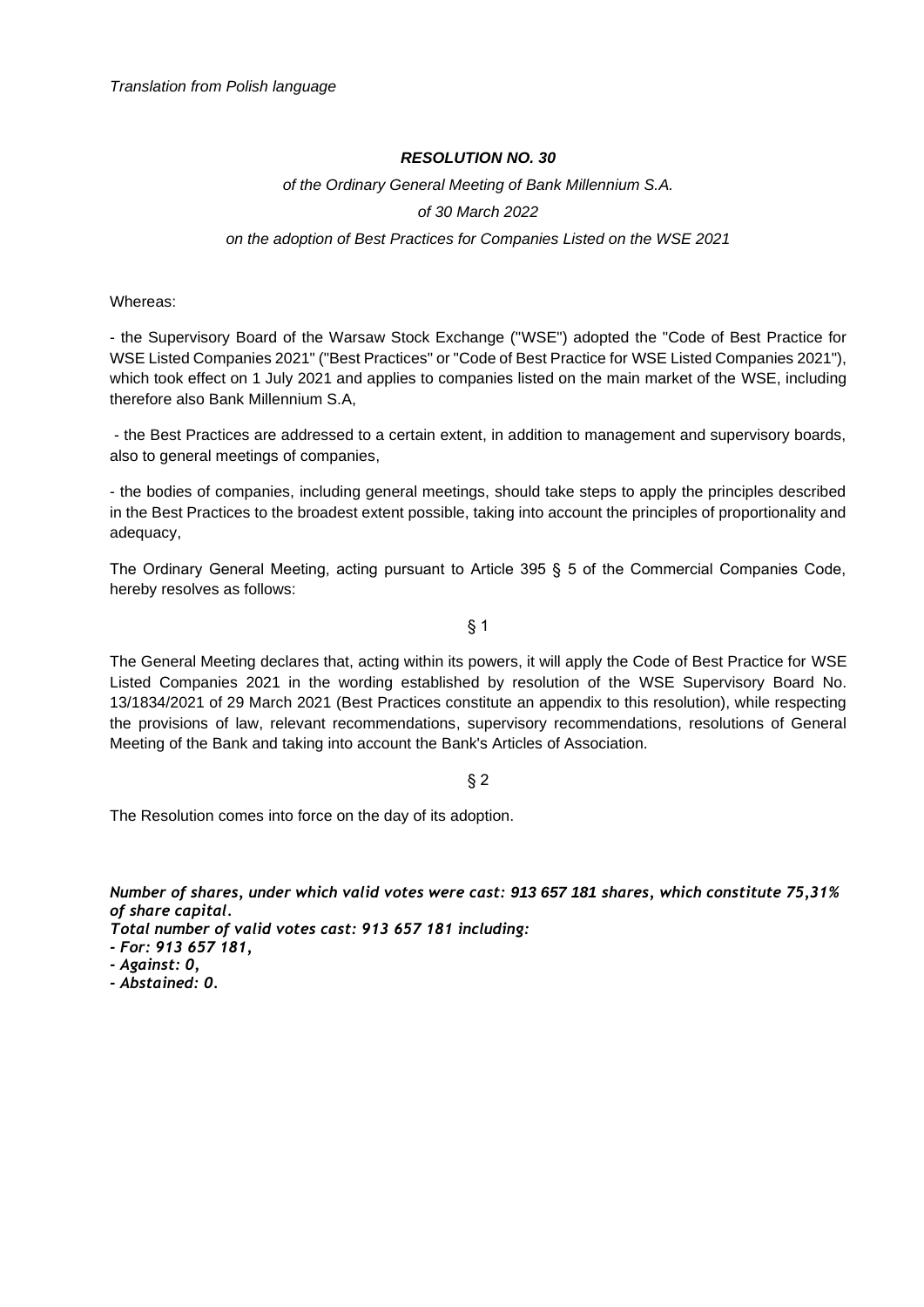*of the Ordinary General Meeting of Bank Millennium S.A.* 

## *of 30 March 2022*

#### *in the matter of amendments to the Bank's Articles of Association*

Pursuant to art. 430 § 1 of the Code of Commercial Companies and § 8 sect. 2 item 1 of the Bank's Articles of Association ("the Bank"), the Ordinary General Meeting resolves as follows:

§ 1

Following amendments to the Articles of Association of the Bank are hereby introduced:

1/ in  $\S$  5 sect. 2, after item 12) item 12<sup>1</sup>) shall be added, reading:

"12<sup>1</sup>) credit and loan intermediation,";

2/ in § 18 sections 3-5 shall read:

"3. Most members of the Audit Committee, including its chairman, are independent of the Bank. Members of the Committee have knowledge and skills in the financial (banking) sector, while at least one member of the Committee has knowledge and skills as regards accounting or auditing financial statements.

4. The Audit Committee shall meet on an ordinary basis at least once a quarter and in an extraordinary manner, convened by the Chairman of the Supervisory Board on his initiative or at the request of a member of the Supervisory Board or the Management Board submitted to him.

5. To the extent permitted by law, the tasks of the Audit Committee include, in particular:

- 1/ presenting recommendations to the Supervisory Board regarding the selection of an audit firm, monitoring financial audit activities, in particular conducting the audit entrusted to it by the audit firm, controlling and monitoring the independence of the statutory auditor and the audit firm, including in a situation where the audit firm provides services to the Bank, other than audit of financial statements,
- 2/ preparing the policy and procedure for selection of the auditing company as well as terms of provision of non-auditing services by such company and entities related to it,
- 3/ monitoring effectiveness of internal control and risk management systems as well as the process of financial reporting,
- 4/ submitting recommendations aimed at ensuring the reliability of the financial reporting process at the Bank, as well as the effectiveness of internal control systems and risk management as well as internal audit systems,
- 5/ moving to the Supervisory Board that it requests the Management Board to assign funds or other means necessary for performance of activities by the Audit Committee,
- 6/ approving own internal regulations."

 $§$  2

Pursuant to § 17 sect. 2 item 5 of the Bank's Articles of Association, the Bank's Supervisory Board shall determine the consolidated text of the Articles of Association reflecting the amendments introduced in keeping with § 1 hereof.

§ 3

The Resolution shall come into force on the day of its adoption. The Resolution shall be passed subject to the condition of issuing by Polish Financial Supervision Authority the permit to amend the Articles of Association as per the wording of the Resolution.

*Number of shares, under which valid votes were cast: 913 657 181 shares, which constitute 75,31% of share capital.*

*Total number of valid votes cast: 913 657 181 including:*

*- For: 913 657 181,*

*- Against: 0,*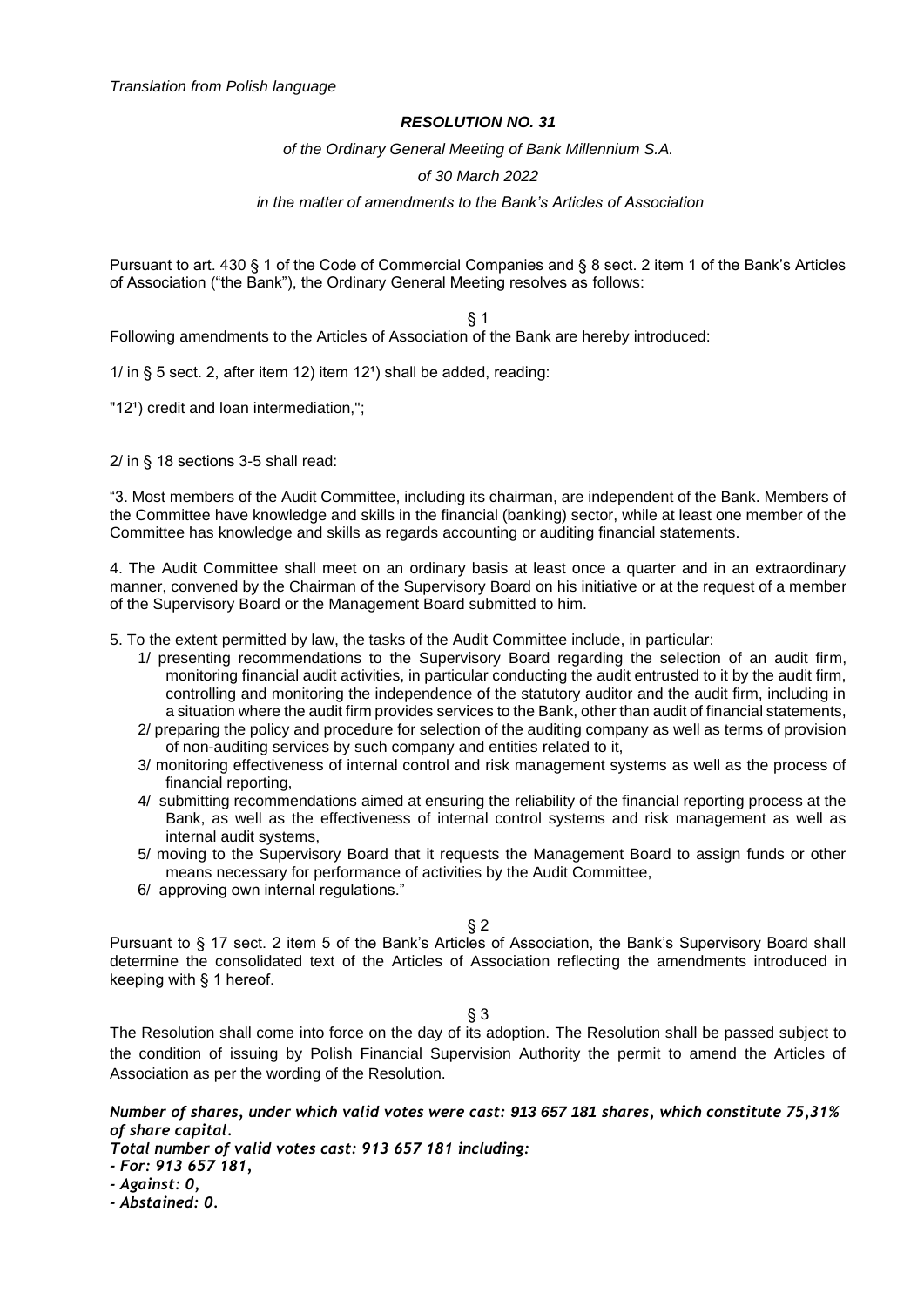#### *of the Ordinary General Meeting of Bank Millennium S.A.*

*of 30 March 2022*

*in the matter of amending the Bylaws of the General Meeting of the Shareholders of Bank Millennium S.A. and determination of their consolidated text*

Pursuant to § 8 sect. 3 of the Articles of Association of Bank Millennium S.A., the Ordinary General Meeting resolves as follows:

§ 1

In the Bylaws of the General Meeting of Shareholders of Bank Millennium S.A. the following changes are hereby introduced:

1/ in § 2, after section 4, sections 5 to 8 shall be added with the following wording:

"5. The Company shall broadcast the General Meeting in real time.

6. Participation in the General Meeting may be taken by means of electronic communication, if the convener of the meeting decides to do so ("Remote Participation").

7. Detailed rules for Remote Participation are set out in the Commercial Companies Code and the By-laws for Remote Participation in the General Meeting of Bank Millennium S.A. convened for a specific date, adopted by the Supervisory Board of the Bank, in accordance with Article 406<sup>5</sup> of the Commercial Companies Code and contained in the announcement on convening the General Meeting ("Remote Participation Bylaws").

8. In the event of discrepancies between these By-laws and the Remote Participation By-laws, the rules of Remote Participation shall be specified in the Remote Participation By-laws.".

2/ in § 3 section 4 shall read as follows:

"4. All the shareholders shall have right to review the List of the eligible persons in the Offices of the Bank's Management Board, as well as they may demand that the List of the shareholders be sent to them free of charge to the electronic mailing address, mentioned in art.  $407 \, \text{S}$  1<sup>1</sup> of the Code of Commercial Companies or by email, stating the address to which it should be sent, whereas such demand should be made in writing to the mail address of the Bank or in the electronic format, sending it to the email address: wza@bankmillennium.pl.";

3/ § 7 shall read as follows:

"1. The list of attendance shall be prepared on the basis of the List of the eligible persons by persons duly appointed for this purpose by the Bank's Management Board.

2. Immediately upon his election, the Chairman of the General Meeting shall sign the list of attendance containing the names of the shareholders authorised from shares as well as pledgees and usufructuaries holding voting rights, participating in the General Meeting, with specification of the number of shares each of them holds and the number of votes allocated to them.

- 3. When preparing the list of attendance care shall be taken to:
- 1) verify the eligibility of the shareholder, pledgee or usufructuary for participation in the General Meeting,
- 2) check identity of the eligible person or his/her proxy on the basis of a personal identity card or other credible document, however, in the case of Remote Participation – the verification shall take place taking into account the requirements of the Remote Participation By-laws,
- 3) verify correctness of the power of attorney, thereafter to be appended to the Minutes from the General Meeting,
- 4) see that shareholders or their proxies sign the list of attendance, and in case of Remote Participation perform the activities specified in the By-laws of Remote Participation,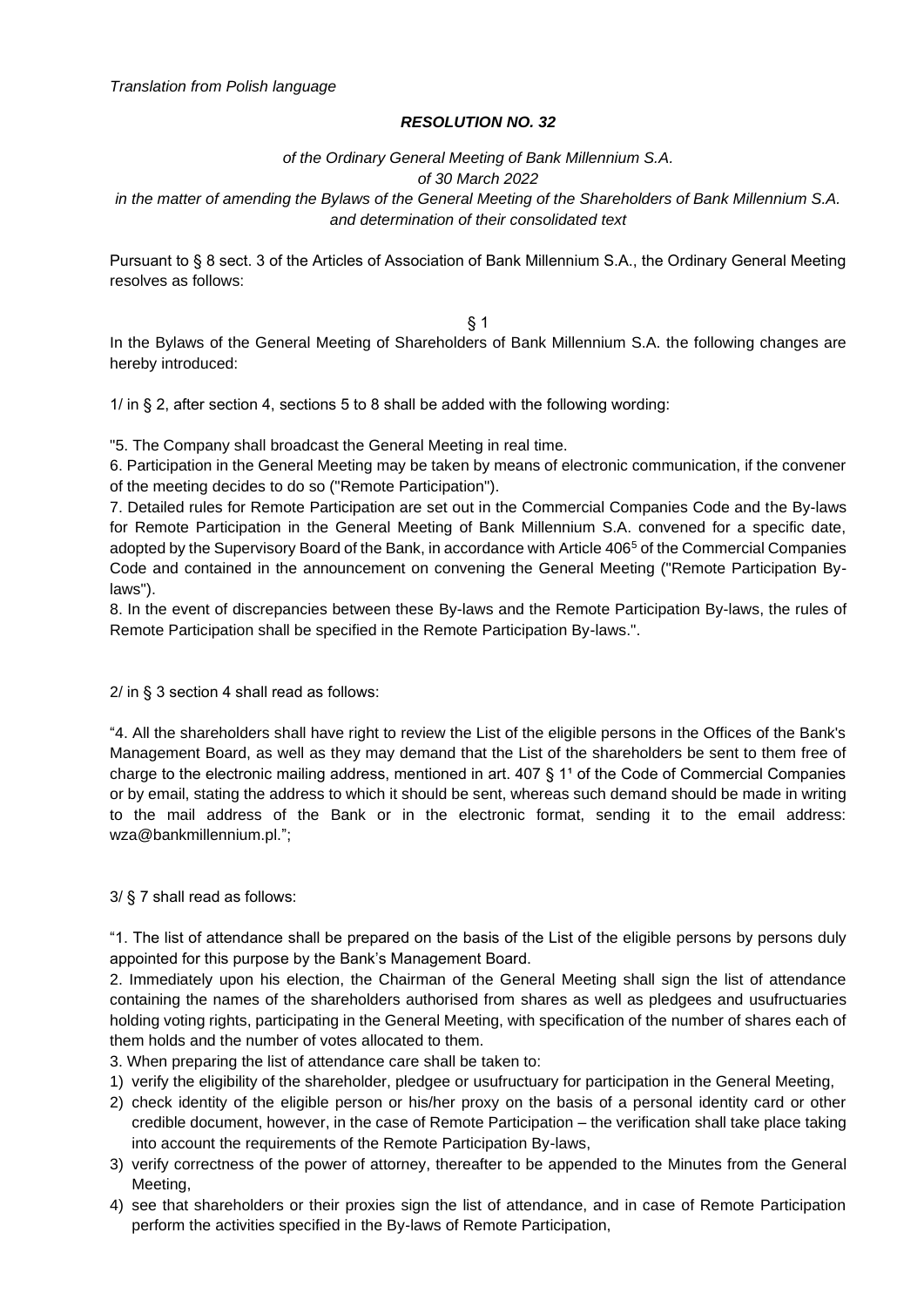5) issue to the shareholders or their proxies appropriate magnetic voting cards or other voting documents, and in case of Remote Participation - perform the actions specified in the Remote Participation By-laws.

4. Protests regarding eligibility to participate in the General Meeting shall be addressed to the Chairman of the General Meeting.

5. The list of attendance shall be laid out throughout the duration of the General Meeting until it is concluded. Persons who prepare the list of attendance shall include on it, on an on-going basis, any changes in the composition of the General Meeting, simultaneously indicating the time when such changes occurred, with consideration of procedures defined for Remote Participation, stemming from the Remote Participation Bylaws";

4/ § 23 shall read as follows:

"1. Upon closing the discussion on each item of the agenda and prior to the voting, the Chairman shall announce the submitted motions and shall determine the sequence of voting. The motions shall be voted on in the sequence of their submission.

2. Voting shall be made with use of a computer system for casting and calculating votes assuring casting of votes in the number corresponding to the number of shares held, as well as eliminating - in case of secret ballot - the possibility of identifying the method of casting votes by particular shareholders, or in another way adopted by the body convening the General Meeting. If the announcement on convening the General Meeting provides for the possibility of Remote Participation, those entitled to Remote Participation shall vote, on the terms set out in the By-laws of Remote Participation.".

§ 2

The consolidated text of the Bylaws is hereby adopted, reflecting the change introduced in keeping with § 1, enclosed herewith.

§ 3 The Resolution shall come into force on the day of its adoption.

*Number of shares, under which valid votes were cast: 913 657 181 shares, which constitute 75,31% of share capital.*

*Total number of valid votes cast: 913 657 181 including:*

- *- For: 913 657 181,*
- *- Against: 0,*
- *- Abstained: 0.*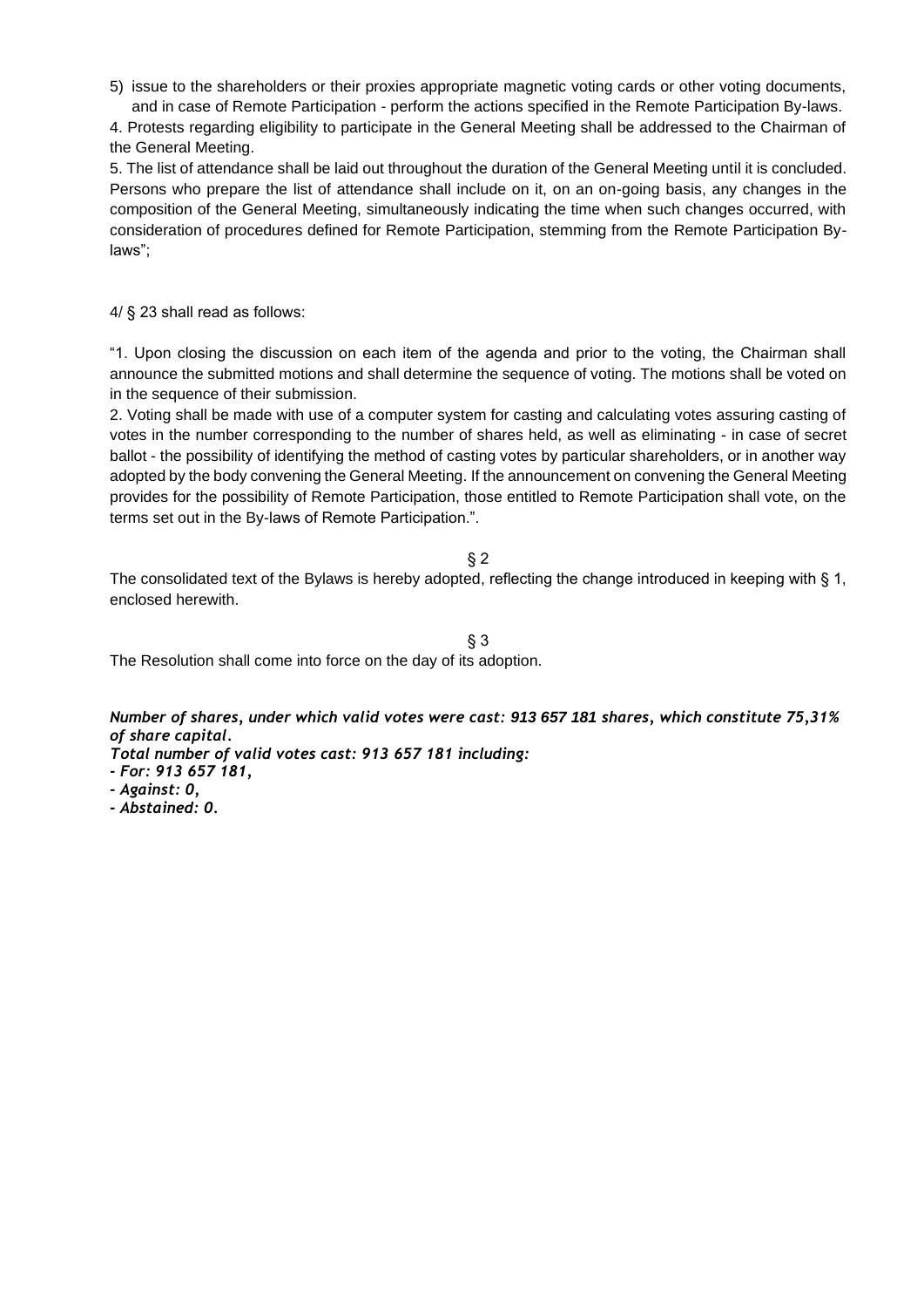*of the Ordinary General Meeting of Bank Millennium S.A.*

*of 30 March 2022*

*on informing the General Meeting about the By-laws of the Supervisory Board of Bank* 

*Millennium S.A.*

With reference to recommendation No. 9 contained in Recommendation Z of the Polish Financial Supervision Authority concerning the principles of internal governance in banks, and in connection with the amendment of the By-laws of the Supervisory Board of Bank Millennium S.A. made by the Bank's Supervisory Board by Resolution No. 63/2021 dated 3.12.2021 ("Amendment Resolution"), the Ordinary General Meeting resolves as follows:

§ 1

The Ordinary General Meeting of the Bank takes note of the By-laws of the Supervisory Board of Bank Millennium S.A., in the wording incorporating the amendments made by the Amending Resolution.

§ 2

The Resolution shall come into force as of the date of its adoption.

*Number of shares, under which valid votes were cast: 913 657 181 shares, which constitute 75,31% of share capital.*

*Total number of valid votes cast: 913 657 181 including:*

*- For: 913 657 181,*

*- Against: 0,*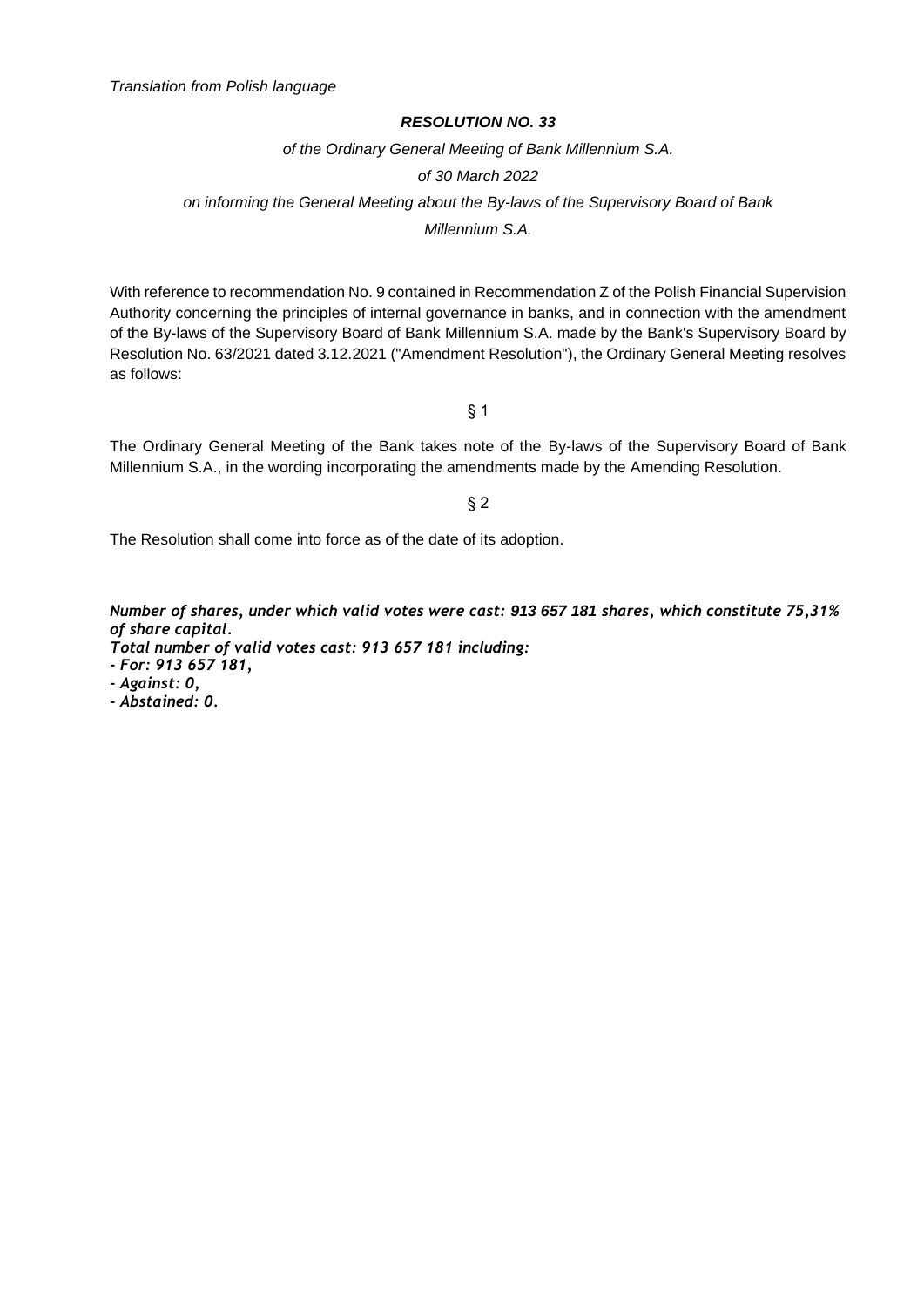#### *of the Ordinary General Meeting of Bank Millennium S.A.*

#### *of 30 March 2022*

#### *in the matter of division of Millennium Dom Maklerski S.A.*

#### § 1

- 1. Pursuant to Article 541 of the Commercial Companies Code ("CCC"), the division of Millennium Dom Maklerski S.A. with its registered office in Warsaw ("MDM" or "Divided Company") is resolved pursuant to Article 529 § 1 point 4 of the CCC, i.e.
	- − by transferring to the Bank part of the property (assets and liabilities) as well as rights and obligations of the Divided Company in the form of an organised part of the MDM enterprise related to the provision of brokerage services consisting in: (i) accepting and transmitting orders to purchase or sell financial instruments; (ii) execute the orders referred to in point (i) on behalf of the principal; (iii) the acquisition or disposal of financial instruments for own account; (iv) investment advice; (v) offering financial instruments; (vi) the provision of services in the performance of concluded issue underwriting agreements or the conclusion and performance of other agreements of a similar nature, where they relate to financial instruments; (vii) the safekeeping and registration of financial instruments, including the maintenance of securities accounts, derivatives and omnibus accounts and the maintenance of cash accounts; (viii) foreign exchange, where this is related to activities within the scope specified in Article 69(2) of the Act on Trading in Financial Instruments; (ix) preparing investment analyses, financial analyses as well as other general recommendations regarding transactions in financial instruments; (x) the provision of additional services related to the issue underwriting agreement ("Brokerage Activities");
	- − by retaining in MDM the remaining part of the property (assets and liabilities) and the rights and obligations of the Divided Company ("Unregulated Activities"). ("Division")
- 2. Consent is given for the plan of division of the Divided Company agreed in writing between the Divided Company and the Bank on May 10, 2021, and disclosed to the public from that date continuously to the present day, on the website of the Divided Company and the Bank (the "Division Plan"). The Division Plan constitutes Attachment No. 1 to this resolution.
- 3. In connection with the Division, it is agreed to transfer the organized part of the MDM enterprise related to the provision of brokerage services to the Bank to the extent and under the terms set out in this resolution as well as in the Division Plan.

#### § 2

- 1. Due to the fact that the Bank is the sole shareholder of the Divided Company, pursuant to Article 550 of the CCC, no increase in the Bank's share capital is envisaged in connection with the acquisition by the Bank of part of MDM's assets, therefore the Bank will not issue the Bank's shares in exchange for the acquired assets of MDM.
- 2. As a result of the Division, the share capital of MDM will be reduced by PLN 12,310,500.00 (in words: twelve million three hundred ten thousand five hundred) zloty, i.e. from PLN 16,500,000 (sixteen million five hundred thousand) to PLN 4,339,500 (in words: four million three hundred thirty nine thousand five hundred) zloty, by reducing the nominal value of the shares.
- 3. There is no obligation to make additional payments in connection with the Division.